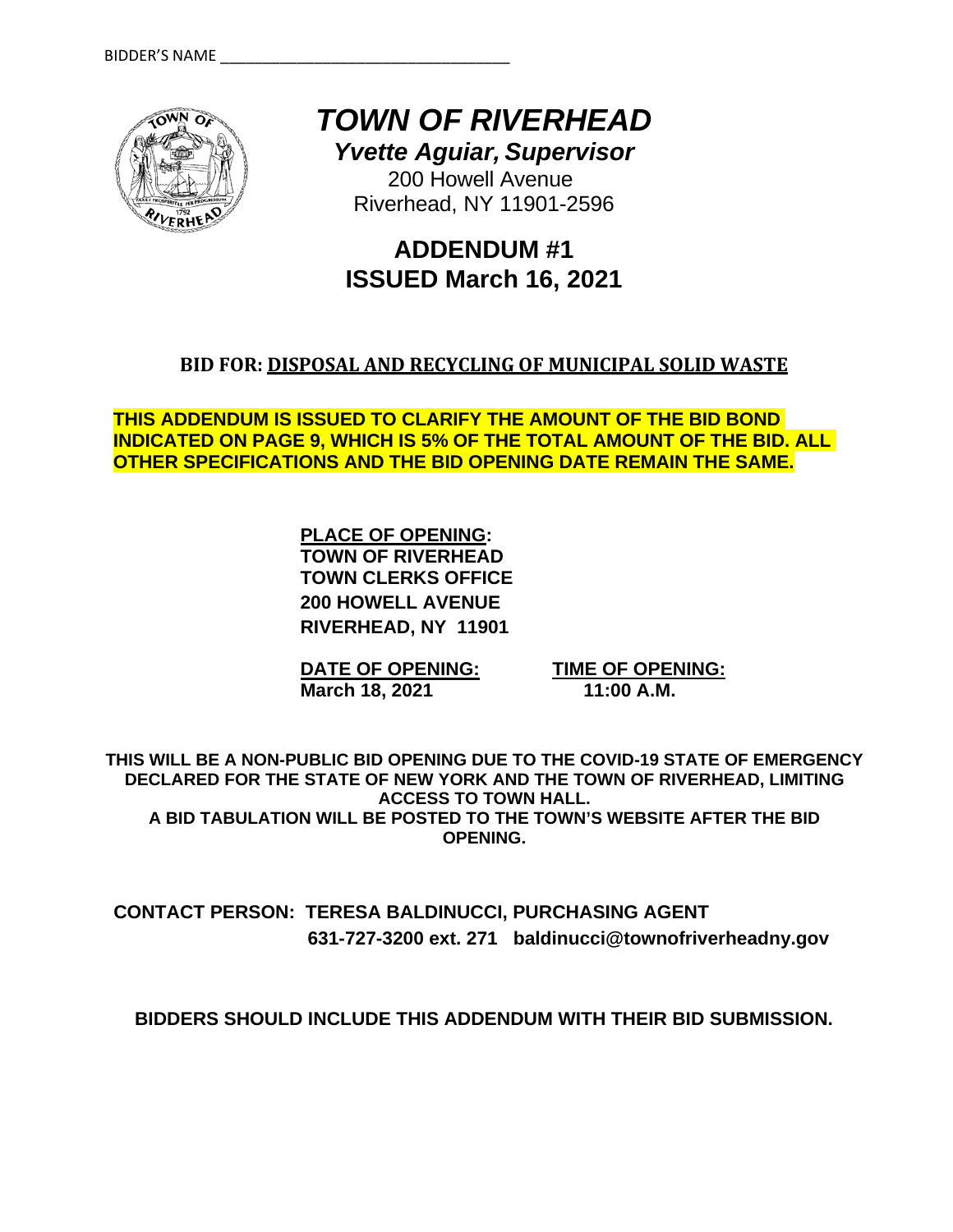#### **RESERVATION OF RIGHTS**

The Town Board of the Town of Riverhead reserves certain rights with respect to this Request for Bids, including but not limited to the following:

The Town Board reserves the right to award this Contract to the lowest qualified bidder, to waive any informalities in bids received, and to reject and declare invalid any or all bids deemed not in the best interest of the Town. The Town Board also reserves the right to award this Contract after approval is received from the regulatory agencies having jurisdiction thereof. In awarding this Contract, the Town is not bound by the quantities stated in the Bid Form. It is emphasized that the quantities are approximations only. No guarantee is made for any quantities stated nor is a guarantee made for the total bid or alternate total bid. Such total bid or alternate total bid are for the purpose of guidance in awarding the Contract only. Payment shall be on the basis of actual work done at the unit prices quoted.

On acceptance of this bid, the undersigned binds himself or themselves to enter into written Contract with the Town and to furnish security for faithful performance of the terms of said Contract, where required, and the insurance as required by the Conditions of Contract, and to process the work diligently so as to complete all the work required.

In default of the successful bidder's obligation to enter into a Contract with the Town for the work specified herein at the prices offered herein, and to provide at the time of execution of the contract the required contract security and documentation of insurance, the undersigned bidder agrees that the certified check or bid bond in the amount equal to 5% of the total amount of the bid, herewith deposited with the Town shall be paid and delivered to the Town as liquidated damages of such default. The certified checks or bid bonds of all remaining unsuccessful bidders except the second lowest bidder will be returned upon award of the Contract to the lowest bidder. After the execution of a Contract between the Town and the successful bidder and provision by the successful bidder of the required contract security and documentation of insurance, the bid security of the successful bidder and the second lowest bidder will be returned.

|                           | Bidder's Business Name: Lawrence and South American State and State and State and State and State and State and State and State and State and State and State and State and State and State and State and State and State and  |
|---------------------------|--------------------------------------------------------------------------------------------------------------------------------------------------------------------------------------------------------------------------------|
|                           |                                                                                                                                                                                                                                |
|                           |                                                                                                                                                                                                                                |
|                           | Title:                                                                                                                                                                                                                         |
|                           | Date:                                                                                                                                                                                                                          |
|                           | Bidders Name: Name: Name and South Assembly Name and South Assembly Name and South Assembly Name and South Assembly Name and South Assembly Name and South Assembly Name and Assembly Name and Assembly Name and Assembly Name |
|                           | Bidders Address: National Address: National Address: National Address: National Address: National Address: National Address: National Address: National Address: National Address: National Address: National Address: Nationa |
|                           | City, State, Zip:                                                                                                                                                                                                              |
| Phone Number: Fax Number: |                                                                                                                                                                                                                                |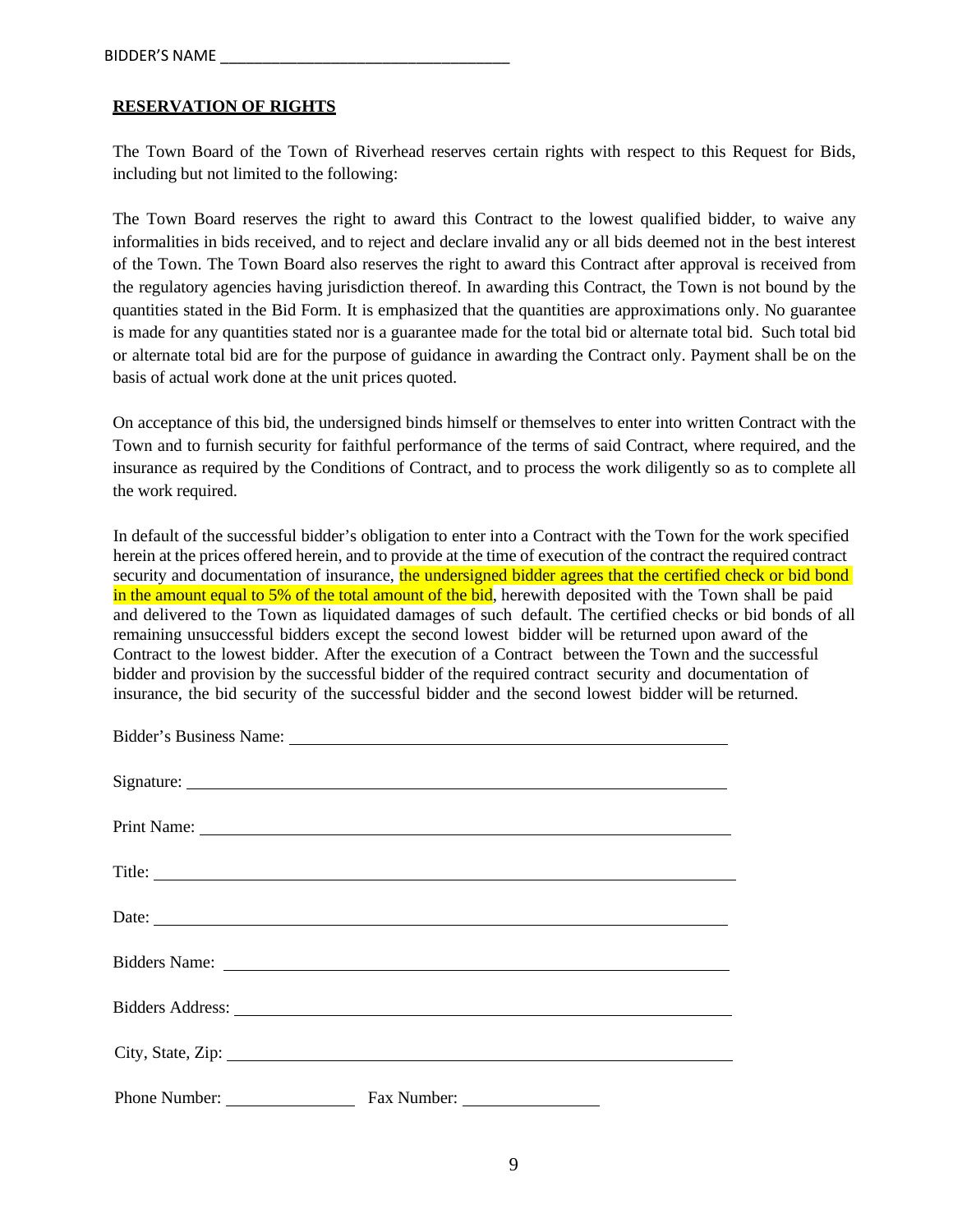

# TOWN OF RIVERHEAD

*Yvette Aguiar, Supervisor* 200 Howell Avenue Riverhead, New York 11901-2596 631-727-3200

# **BID FOR: DISPOSAL AND RECYCLING OF MUNICIPAL SOLID WASTE**

BIDDERS NAME

BIDDERS ADDRESS

CITY, STATE, ZIP

 $($   $)$ PHONE NUMBER

EMAIL ADDRESS:

In compliance with your advertisement for bids to be opened at 11:00 am on March 18, 2021 and subject to all conditions thereof, the undersigned hereby proposes to furnish the item(s) and/or service(s) itemized in this proposal in accordance with the Notice to Bidders, General Information Agreement and Specifications contained herein on the Bid Proposal Form attached.

Bidder certifies that the prices quoted herein do not include Federal Excise Tax or any Federal, New York State or City Sales Tax and are not higher than prices charged to any governmental or commercial consumer for like merchandise and/or service; and all prices include shipping and freight charges to any Municipal building or site within the Town of Riverhead.

Respectfully submitted,

SIGNED BY

TITLE

**DATE** 

**THIS PAGE MUST BE COMPLETED, SIGNED, AND RETURNED WITH BID**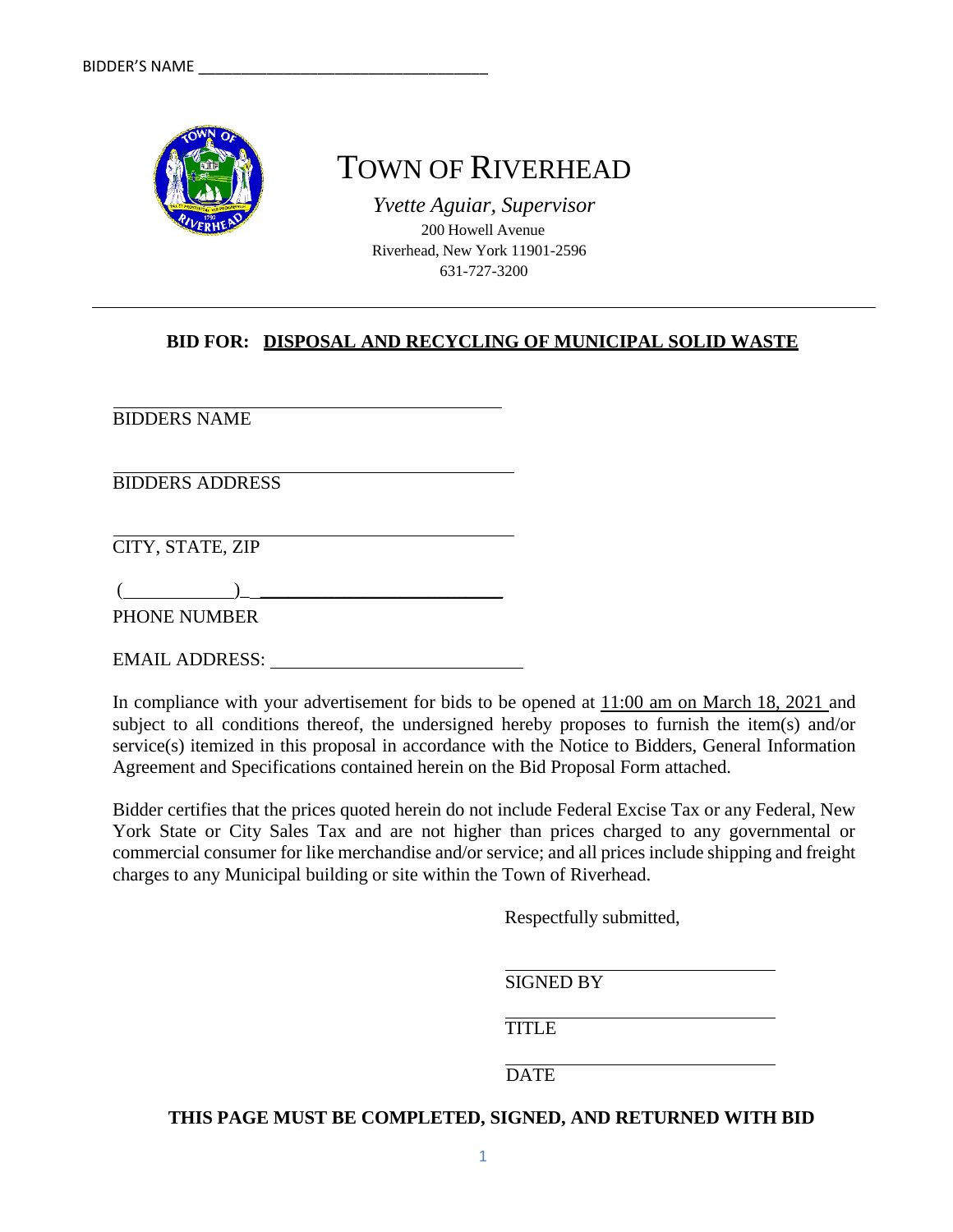## **TOWN OF RIVERHEAD NOTICE TO BIDDERS**

Sealed bids for **DISPOSAL & RECYCLING OF MUNICIPAL SOLID WASTE**, for use by the Town of Riverhead, will be received by the Town Clerk of the Town of Riverhead at Town Hall, 200 Howell Avenue, Riverhead, New York, 11901, until **11:00 a.m.** on **March 18, 2021**, at which time all bids received shall be opened and read aloud.

Bid Specifications and/or Plans may be obtained by visiting the Town of Riverhead website at **www.townofriverheadny.gov on or after March 11, 2021**. Click on "Bid Requests" and follow the instructions to register.

All bids are to be submitted in a sealed envelope bearing the designation **DISPOSAL & RECYCLING OF MUNICIPAL SOLID WASTE**. All bids must be submitted on the bid form provided. Any and all exceptions to the Specifications must be listed on a separate sheet of paper, bearing the designation "**EXCEPTIONS TO THE SPECIFICATIONS**" and be attached to the bid form.

**NOTE: Bid responses must be delivered to the Office of the Town Clerk at 200 Howell Avenue, Riverhead, New York, 11901, on or before March 18, 2021 at 11:00 a.m. The Town may decline to accept, deem untimely and/or reject any bid response/proposal that is not delivered to the Office of the Town Clerk.**

The Town Board reserves the right and responsibility to reject any or all bids or to waive any formality if it believes such action to be in the best interest of the Town.

#### **BY ORDER OF THE TOWN BOARD OF THE TOWN OF RIVERHEAD**

#### **DIANE M. WILHELM, TOWN CLERK**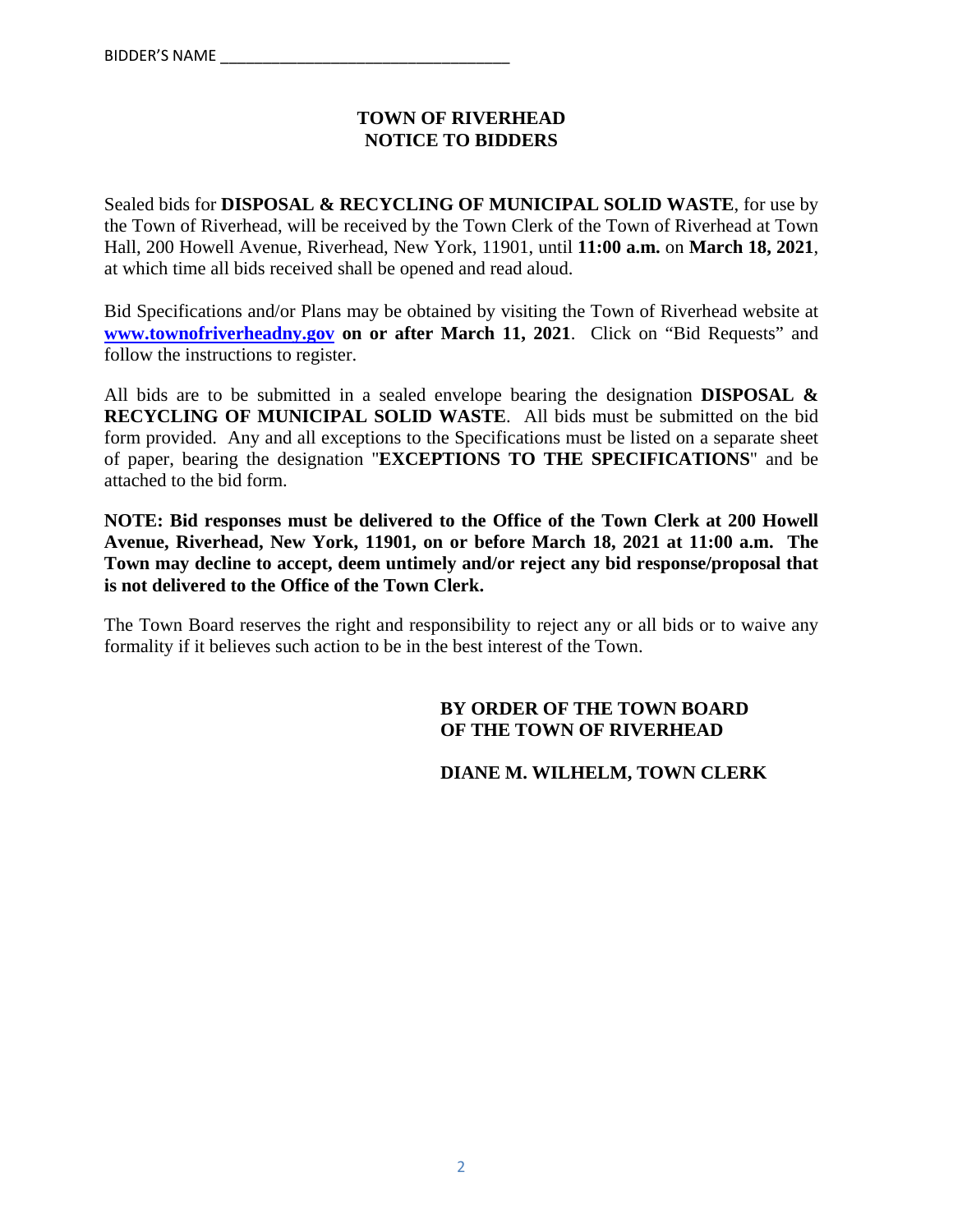# **TOWN OF RIVERHEAD BID SPECIFICATION**

# **DISPOSAL AND RECYCLING OF MUNICIPAL SOLID WASTE**

The Town of Riverhead ("Town"), Suffolk County, New York, is seeking bids from qualified firms for Disposal and Recycling of Municipal Solid Waste. Capacity is sought for up to 350 tons per year of Municipal Solid Waste (MSW) generated at various Town offices, recreational facilities and Town owned property. The Town or others will deliver the Solid Waste in Town- owned compactor- equipped vehicles. The bid price shall include acceptance of the Solid Waste at the Transfer Station, any processing provided, and transfer to and final disposal at permitted solid waste disposal facilities for the Contract Term. The bid requests a price per ton of Solid Waste delivered to the Transfer Station for the contract term.

**WASTE CHARACTERISTICS:** The waste is MSW generated by Town offices, recreational facilities and Town owned property including bulk waste items. The MSW should not contain any regulated medical, special or Hazardous Waste, however, the Town will not guarantee that the aforementioned waste items will not be present in the waste stream.

**DEFINITIONS:** As used in this Specification, the following terms shall have the following meanings:

"Town" shall mean the Town of Riverhead.

"CONTRACTOR" shall mean the party contracting to provide and perform the specified work, including the heirs, executors, administrators, agents or successors thereof.

"NYSDEC" shall mean the New York State Department of Environmental Conservation.

"Bulk Items" shall mean large, residentially generated items which cannot be place in the Town required garbage bags. These items can include, but are not limited to, furniture. Bulk items do not include C&D debris.

"Transfer Station" shall mean a permitted solid waste management facility, owned and operated by the CONTRACTOR, where solid waste is received for the purpose of subsequent transfer to another permitted solid waste management facility for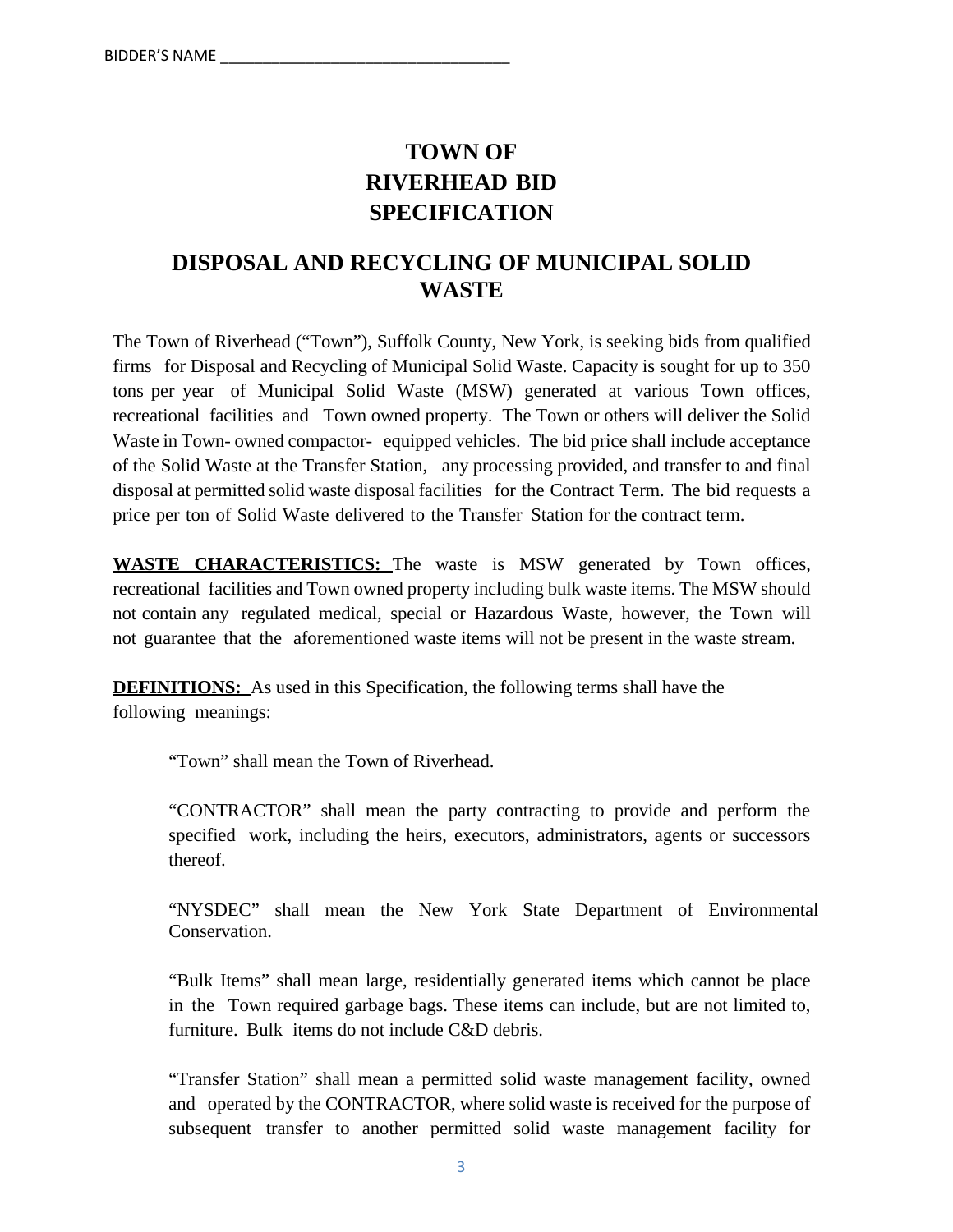processing, treatment, transfer or disposal. Note, the Transfer Station shall be located within 30 miles of Riverhead Town Hall, 200 Howell Avenue, Riverhead, New York.

"Hazardous Waste" shall mean a hazardous waste as defined in the Resource Conservation and Recovery Act at 42 U.S.C. 6903(5).

 "Contract Term" shall mean a one-year period commencing on the Contract Effective Date. The Contract Term shall also include one (1) consecutive one (1) year extension upon the mutual agreement of the parties and resolution of the Town Board. "Contract Effective Date" shall be May 1, 2021.

"MSW" shall mean solid waste from Town offices, parks and facilities.

**SOLID WASTE GENERATION DATA:** The Town's historical MSW quantities data for the years 2014, 2015, 2016, 2017, 2018, 2019 and 2020 are presented herein. Bidders are cautioned that actual quantities during the Contract Term may vary from the historical data. The Town will not make any guarantees relative to the quantities of MSW delivered to the Transfer Station. The CONTRACTOR shall accept from the Town, during the Contract Term, up to 350 tons of MSW per twelve-month cycle from the Contract Effective Date. This quantity of MSW may be increased during the Contract Term upon the agreement of both parties.

**TRANSFER STATION LOCATION AND RECEIVING HOURS:** The proposed Transfer Station must be located within 30 miles of Town Hall 200 Howell Avenue, Riverhead, NY.

The Town transfer trucks shall be accepted at the Transfer Station for the off-loading of waste from Monday through Saturday between the hours of 6:00 AM and 4:00 PM. The Town and CONTRACTOR may, subject to applicable permit conditions, mutually agree to extend, reduce or modify the foregoing from time to time. It is understood that the Town may occasionally request access to the Transfer Station on a Sunday.

**TRUCK SCALE:** The Facility shall have operational on the Contract effective date, a certified truck scale of a length capable of weight a Town tractor truck and trailer simultaneously. The scale shall be certified by an approved CONTRACTOR. The current certification shall be provided to the Town, upon request, during the Contract Term. The driver of the Town truck shall be given a scale receipt ticket upon leaving the Transfer Station. The scale ticket shall have the following information: Date, time, truck identification number, gross weight, tare weight and net weight.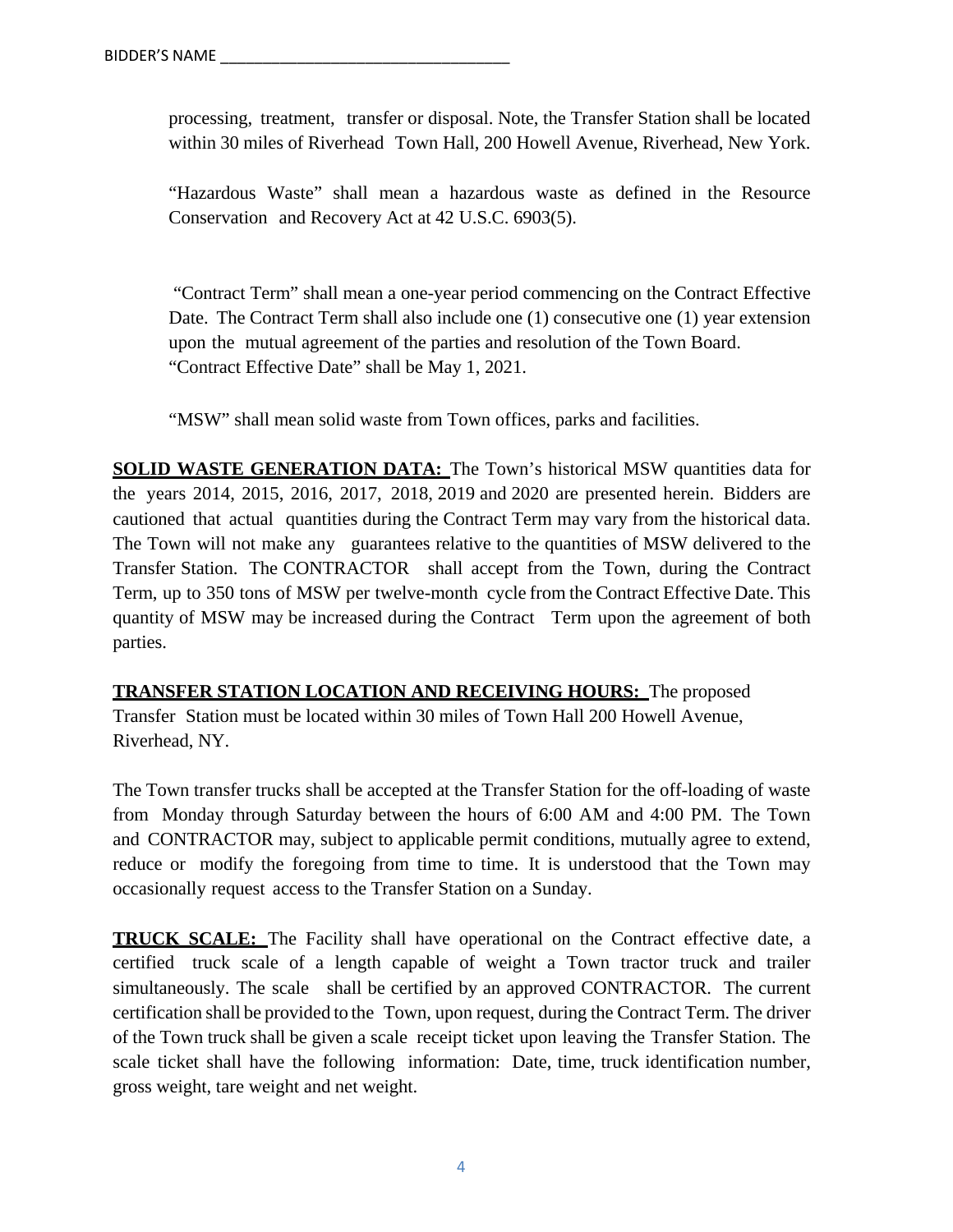**WEIGHING RECORDS:** Prior to the effective date, if determined by the parties to be desirable, the Town will cooperate with the CONTRACTOR to establish tare weights for the Town trucks and transfer trailers. The CONTRACTOR, with the assistance of the Town, shall develop a system to create and maintain a weight record containing the tare weight, date and vehicle identification number of each Town vehicle entering and exiting the Facility.

**MAINTENANCE OF FACILITY:** The Town shall not be charged for any routine repair or maintenance expenses, and shall not bear any responsibility for the routine maintenance or repair of the Transfer Station or any facility of CONTRACTOR. The Transfer Station may, in a manner consistent with applicable law and good safety practices, establish and maintain operating and safety rules for the Transfer Station. Such rules may include, but need not be limited to, restricting access to certain areas, limiting access for disposal to Town vehicles, establishing traffic queuing and dumping procedures for vehicles, establishing procedures for examination for the content of loads of waste, and establishing rules governing the health, safety, neatness and cleanliness of the Transfer Station. The Town agrees to comply with such operating and safety rules of which the Town has received notice in a timely manner. The CONTRACTOR shall be responsible for securing and maintaining in effect all federal, state and local permits and approvals necessary for the operation of the Transfer Station and the receipt of the quantities and types of solid waste from the Town that are provided for in this bid specification. The CONTRACTOR shall promptly notify the Town if it has been notified that it is in violation of any such permit of approval, and of the resolution of any such notification.

**TRANSFER STATION TRUCK ACCESS:** The Transfer Station must have acceptable truck access to the tipping floor. This access shall not require the Town trucks to complete unsafe or excessive maneuvers for tipping of MSW. A Town representative will inspect the facility prior to award of Contract. If the facility truck access has been deemed unsafe or excessive, the Town reserves the right to reject such bid.

**DISPOSAL FACILITY:** The CONTRACTOR shall provide disposal capacity for the MSW generated by the Town and delivered to the Transfer Station under the terms of the Contract. At all times throughout the Contract Term, the waste disposal site used by the CONTRACTOR must be available to the Town of Riverhead and be in compliance with all applicable local, state and federal laws and regulations. The waste disposal site must have valid construction and operating permits in accordance with all laws applicable in the jurisdiction in which it is located. The waste disposal site's operating permit(s) shall permit disposal of the quantities and types of waste from the Town that are provided for in this bid specification, without resulting in any violations of such permits. The disposal site shall meet the design, construction and operating requirements of all applicable laws in the jurisdiction where the disposal site is operating. The disposal site shall be located within 30 miles of Town Hall, 200 Howell Avenue, Riverhead, New York.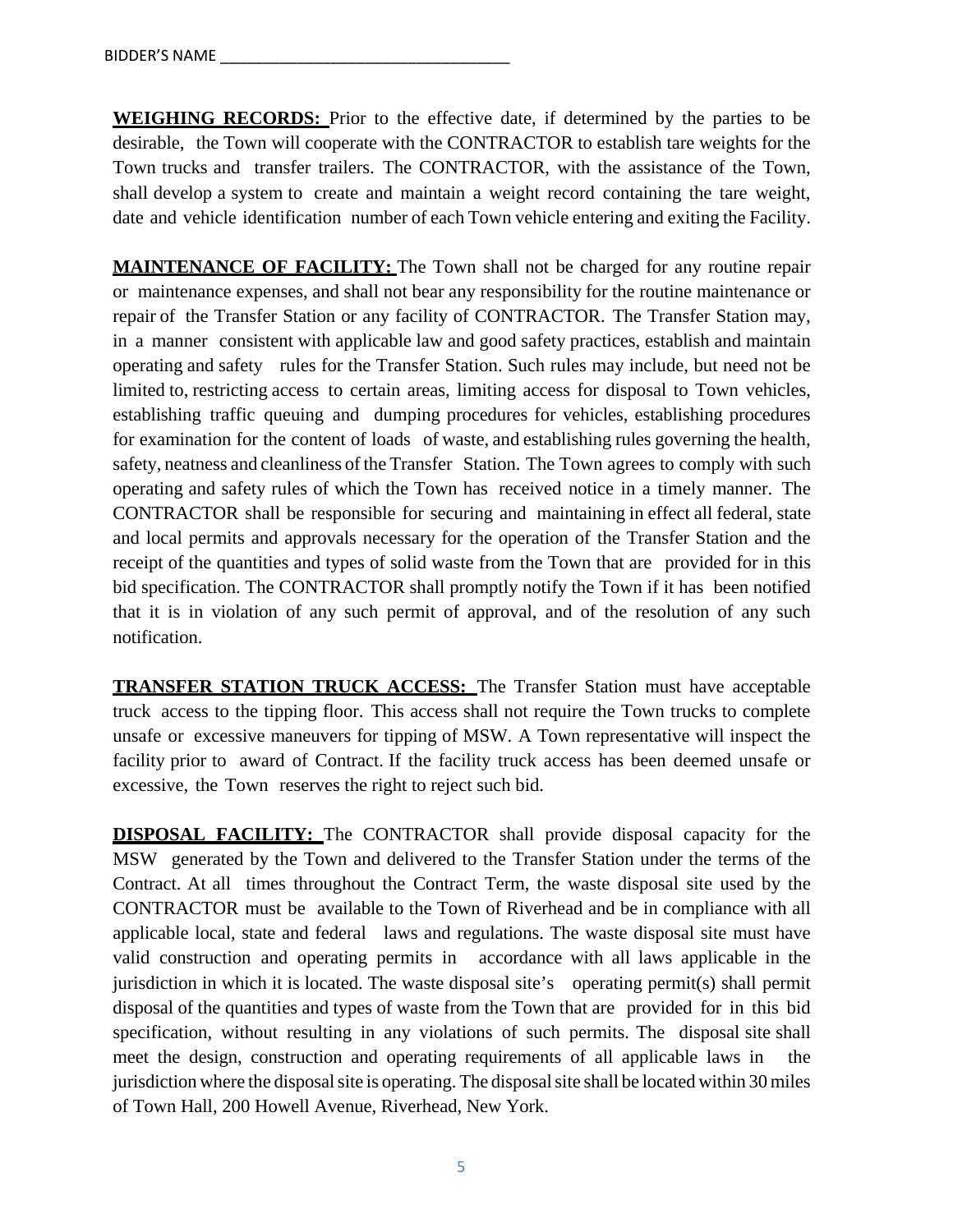The CONTRACTOR shall provide to the Town a list of all disposal sites intended to be used by the CONTRACTOR for disposal of the Town's MSW during the Contract Term. The CONTRACTOR shall give to the Town prior written notice of any changes to the list of disposal sites made during the Contract Term. Should the CONTRACTOR, during the Contract Term, become aware that any disposal site utilized for disposal of the Town's MSW under the Contract has or will receive notice of violation of any applicable law or regulation, CONTRACTOR shall promptly provide the Town with written notice of such event. In the event that any disposal site fails to maintain or loses its current valid state permit licenses or other authorization (either permanent or temporary) allowing the lawful use of the designated disposal site, or the site becomes unusable or inaccessible to the Town of Riverhead, then the CONTRACTOR will be solely responsible for obtaining the utilization of an alternate disposal site at no additional cost to the town, including any additional hauling cost because of the location of the alternate disposal site or, in the alternative, the Town may terminate the contract effective immediately. Under no circumstances shall such a change in disposal site or failure or inability to obtain permits by the CONTRACTOR be considered a change of conditions warranting modification of the express terms of the Contract. In the event the CONTRACTOR is unable to find an alternate disposal site not to exceed 30 miles from Town Hall, it shall be in default of the Contract and liable for damages, bond forfeitures and other expenses as provided in the Contract.

**RECYCLING FUND:** The Town has created a Recycling Fund wherein a percentage of the revenues realized by the CONTRACTOR in the sale of the Recyclables collected from the Town MSW are returned to the Town. The Town hereby requires that the CONTRACTOR maintain accurate records of the sale (positive or negative) of the collected Recyclables and submit a quarterly report of said sales to the Department. The Town further requires the CONTRACTOR to provide 20 percent of the net revenues to the Town in the form of a check made out to the Town of Riverhead Recycling Fund with said quarterly report. No payment is required if the net amount for the quarter is a negative number. Reports for negative quarters must be submitted also.

**OPERATIONAL PLAN:** The CONTRACTOR is required, prior to the commencement of performance, to provide the Town with an Operational Plan pertaining to the management of Town MSW, for review and acceptance by the Town. All revisions, modifications and updates shall be forwarded promptly to the Town throughout the Contract Term in triplicate. At a minimum, the Operational Plan shall include the following items:

- CONTRACTOR's personnel and structure, showing the chain of command, with employee names, telephone numbers, e-mail addresses, and facsimile phone numbers;
- Transfer Station operating days and hours;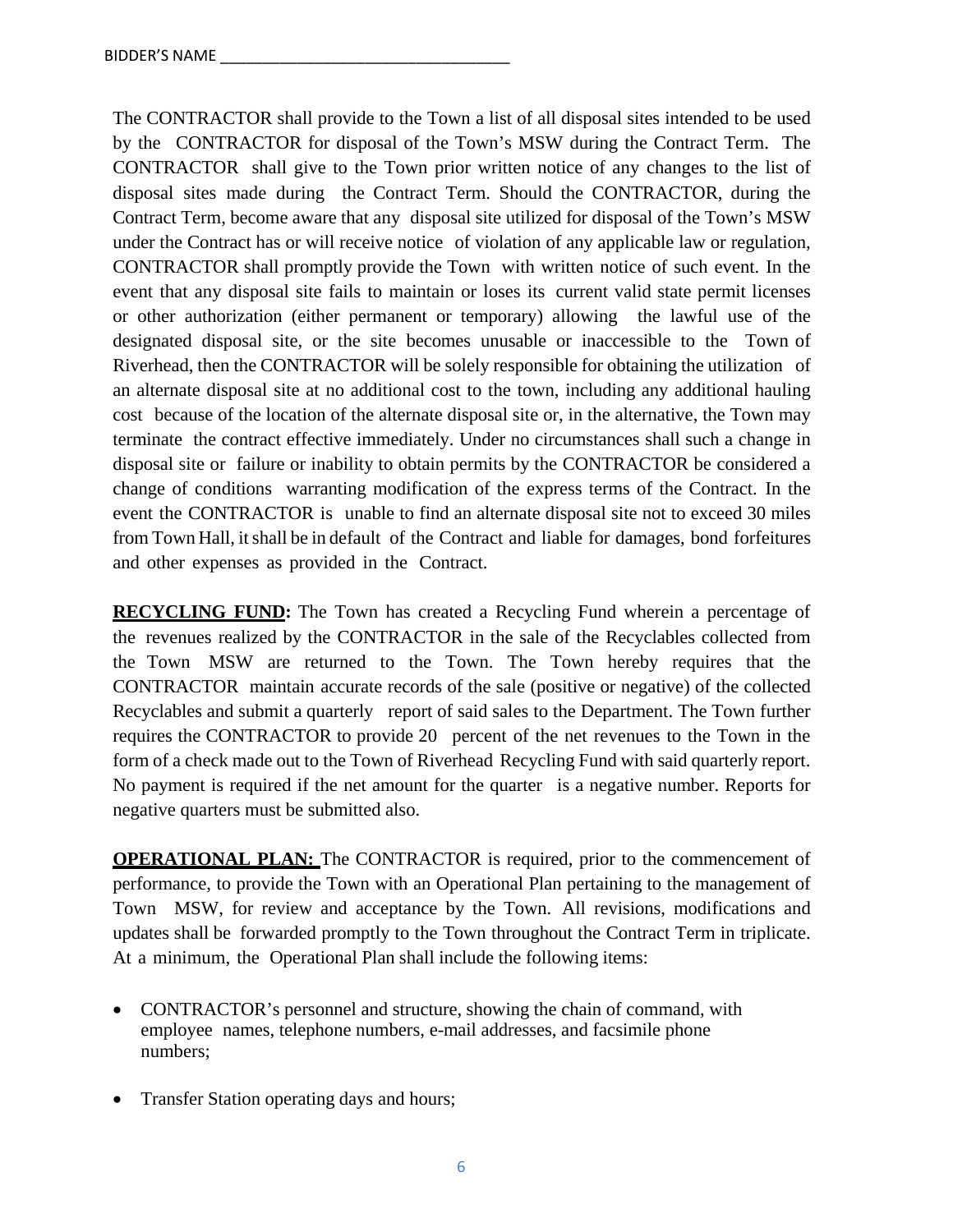- Any changes in Transfer Station operating procedures necessary for the CONTRACTOR to comply with the terms of the Contract;
- Disposal site(s), including alternates, intended to be utilized by the CONTRACTOR for disposal of the Town's MSW;
- Copies of all applicable permits and local approvals issued to the CONTRACTOR for operation of the Transfer Station.

**CONTRACTOR COMPENSATION:** The Town will compensate the CONTRACTOR for MSW satisfactorily received, processed and disposed of on a net tonnage (2,000 pounds) basis. The per ton bid rate shall include all specified services. The CONTRACTOR shall receive monthly payments for services performed during the prior calendar month calculated by multiplying the annual per-ton rate times the tons satisfactorily received at the Transfer Station during the calendar month. The CONTRACTOR shall submit a monthly invoice and a Town approved voucher form, which shall include a daily summary of tonnage received from the Town, including applicable weigh slips, truck identification number and time of day. The Town shall be entitled to deduct from any payment owing to the CONTRACTOR any sums expended by the Town to cure any default or other contract non–compliance by the CONTRACTOR or to protect the Town form loss on account of claims filed or reasonably anticipated to be filed in connection with CONTRACTOR's performance or failure to perform.

**PERFORMANCE BOND:** The Bidder will be required to submit a performance bond acceptable to the Town of Riverhead upon execution of the Contract. This performance bond shall be in an amount equal to \$250,000.00.

**ANNUAL RATE ADJUSTMENT:** In the second and subsequent years of the Contract Term, the base per-ton rate shall be determined in accordance with the following formula: the current rate per ton increased by "the cost of living measured by the consumer price index for the New York, Northern New Jersey, Long Island for the base period 1982- 84=100" annual index for the current year divided by annual index for the previous year.

# **HISTORICAL MSW QUANTITIES IN TONS:**

| 2014 | 266 tons       |
|------|----------------|
| 2015 | 312 tons       |
| 2016 | $274$ tons     |
| 2017 | 259 tons       |
| 2018 | 283 tons       |
| 2019 | 270 tons       |
| 2020 | <b>238 ton</b> |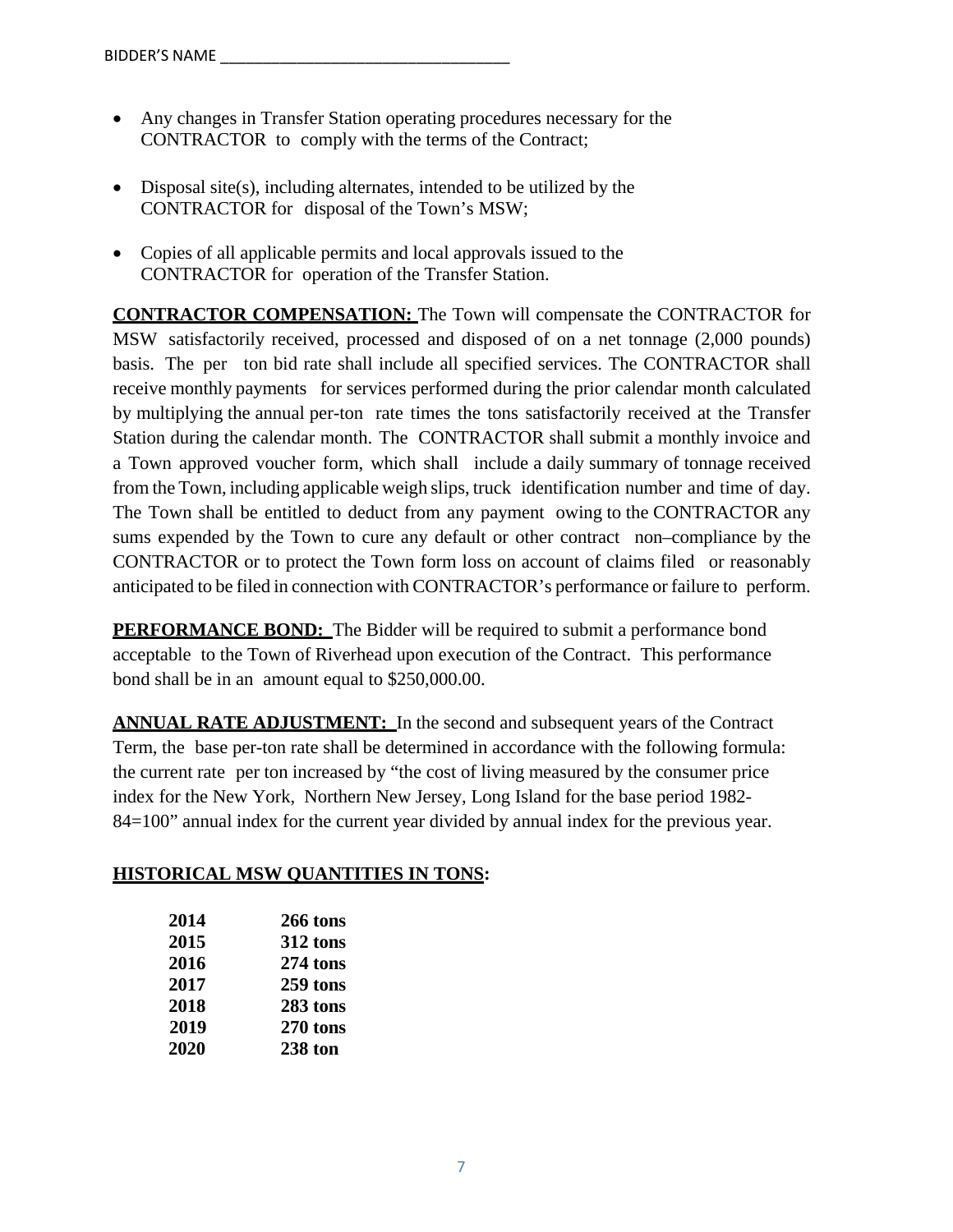# **PROPOSAL FOR DISPOSAL AND RECYCLING OF MUNICIPAL SOLID WASTE**

BIDDER NAME:

BIDDER ADDRESS:

#### **TOWN DELIVERY OF MSW**

The undersigned Bidder has carefully examined the attached contract documents and will provide all necessary labor, materials, equipment and incidentals required to accept and properly dispose of the Municipal Solid Waste described in the Bid Specifications at the unit price listed below.

For the acceptance of up to 350 tons of Municipal Solid Waste per year:

| Lυ | $/ton*$ |              |
|----|---------|--------------|
|    |         | Dollars/ton* |

Amount in words

Please list the location of the Transfer Station, days of operation and operating hours for each day it is open.

Location:

Days Open:

Operating Hours:

\* The initial per ton amount noted above will be subject to an Annual Rate Adjustment.

Date

Print Name/Title

Signature of Bidder's Authorized Representative

NOTE: The Town of Riverhead reserves the right to waive any informalities in any bids received, and/or reject any and all bids. The Town does not guarantee any quantity of business under this contract. No estimate of volume is available or represented in this proposal form.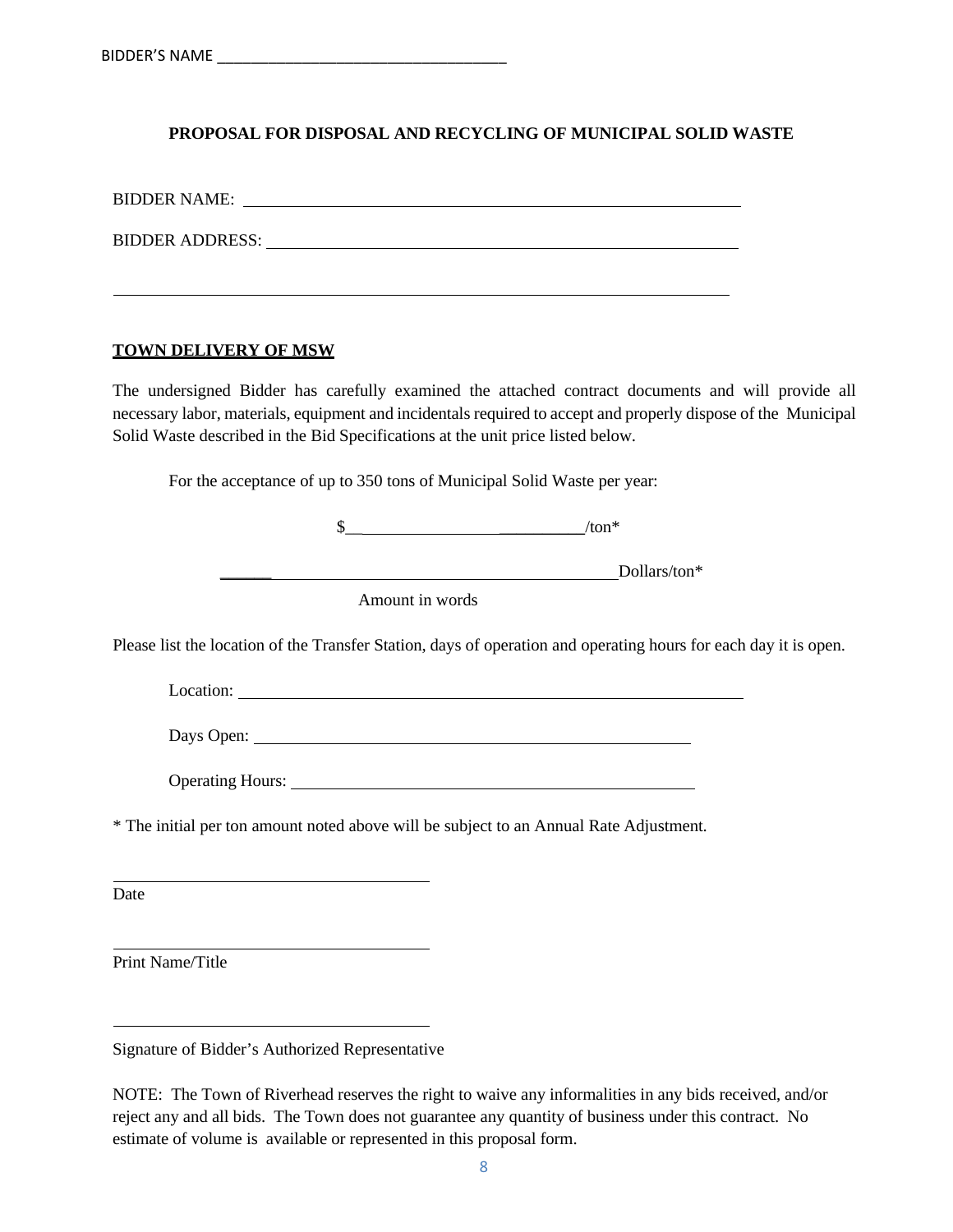#### **RESERVATION OF RIGHTS**

The Town Board of the Town of Riverhead reserves certain rights with respect to this Request for Bids, including but not limited to the following:

The Town Board reserves the right to award this Contract to the lowest qualified bidder, to waive any informalities in bids received, and to reject and declare invalid any or all bids deemed not in the best interest of the Town. The Town Board also reserves the right to award this Contract after approval is received from the regulatory agencies having jurisdiction thereof. In awarding this Contract, the Town is not bound by the quantities stated in the Bid Form. It is emphasized that the quantities are approximations only. No guarantee is made for any quantities stated nor is a guarantee made for the total bid or alternate total bid. Such total bid or alternate total bid are for the purpose of guidance in awarding the Contract only. Payment shall be on the basis of actual work done at the unit prices quoted.

On acceptance of this bid, the undersigned binds himself or themselves to enter into written Contract with the Town and to furnish security for faithful performance of the terms of said Contract, where required, and the insurance as required by the Conditions of Contract, and to process the work diligently so as to complete all the work required.

In default of the successful bidder's obligation to enter into a Contract with the Town for the work specified herein at the prices offered herein, and to provide at the time of execution of the contract the required contract security and documentation of insurance, the undersigned bidder agrees that the certified check or bid bond herewith deposited with the Town shall be paid and delivered to the Town as liquidated damages of such default. The certified checks or bid bonds of all remaining unsuccessful bidders except the second lowest bidder will be returned upon award of the Contract to the lowest bidder. After the execution of a Contract between the Town and the successful bidder and provision by the successful bidder of the required contract security and documentation of insurance, the bid security of the successful bidder and the second lowest bidder will be returned.

|               | Title:                                                                                                                                                                                                                         |
|---------------|--------------------------------------------------------------------------------------------------------------------------------------------------------------------------------------------------------------------------------|
|               | Date:                                                                                                                                                                                                                          |
|               |                                                                                                                                                                                                                                |
|               | Bidders Address: National Address: National Address: National Address: National Address: National Address: National Address: National Address: National Address: National Address: National Address: National Address: Nationa |
|               |                                                                                                                                                                                                                                |
| Phone Number: |                                                                                                                                                                                                                                |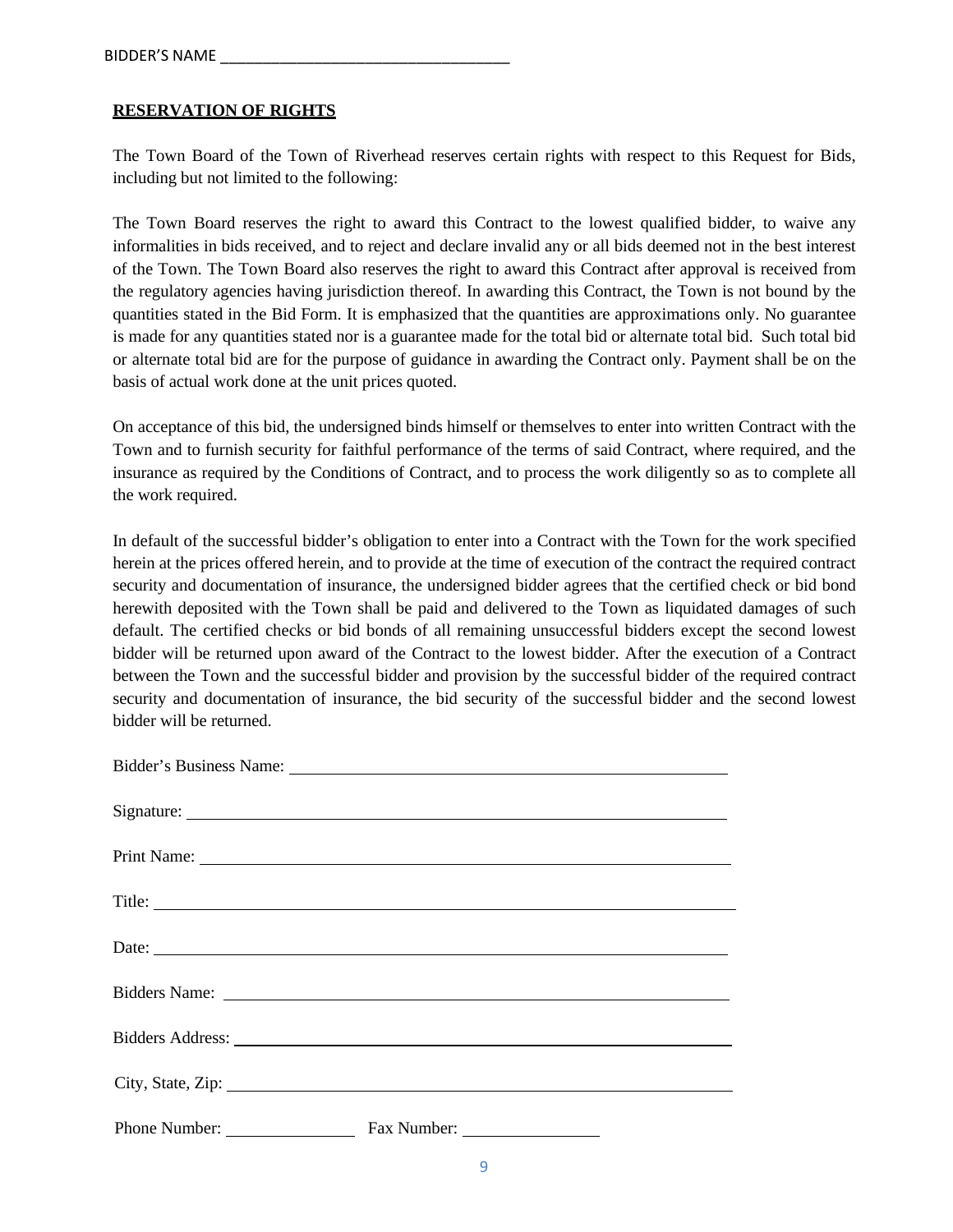In compliance with our advertisement in the **March 11, 2021** issue of the News Review for bids to be opened on **March 18, 2021** and subject to all conditions thereof, the undersigned hereby proposes to furnish the item(s) and/or service(s) itemized in this proposal in accordance with the notice to bidders, general information agreement and specifications contained herein on the bid proposal form attached.

Bidder certifies that the prices quoted herein do not include Federal excise tax or any Federal, New York State or City sales tax and are not higher than prices charged to any governmental or commercial consumer for like merchandise and/or service; and all prices include shipping and freight charges to any Municipal building or site within the Town of Riverhead.

Respectfully submitted,

SIGNATURE:

PRINTED NAME/TITLE: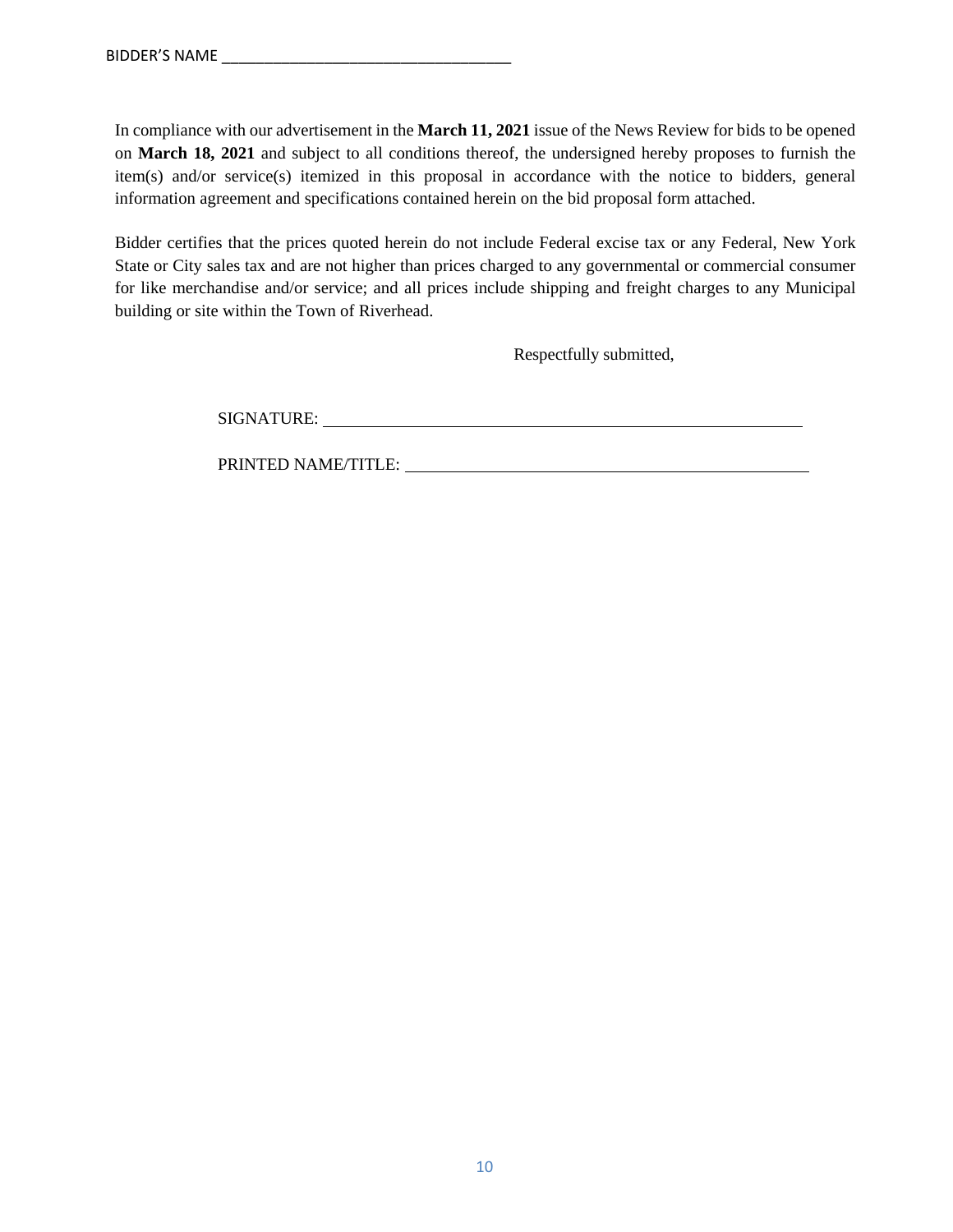# **ACCEPTANCE OF BID**

The Town reserves the right to determine the manner in which successful bidders will be selected as required by the best interests of the Town. The Town reserves the right to negotiate with the lowest bidder(s) a reduction in the bid price. The Town reserves the right to reject any or all bids, to waive irregularities and/or informalities in any bid, and to make an award in a manner consistent with law, deemed in the best interest of the Town.

Successful bids will be awarded by a Resolution of the Town Board. No other act of the Town shall constitute the award of a bid. After the Town notifies the successful bidders of the awarding of the contracts, the bidders shall have 20 days following the receipt of such notice to supply the necessary Performance Security, Town financial administrator's certificate and insurance policies and to execute a formal contract with the Town for at a time and place designated by the Town Attorney.

# **CHANGE OF OWNERSHIP**

Any sale, purchase, transfer, assignment or other change in possession or ownership of twenty-five percent (25%) or more of the stock or other indication of ownership of the CONTRACTOR after the award of the Contract shall be subject to the prior approval of the Town. Any prospective purchaser or new owner shall submit all qualifications and disclosure information as submitted by the CONTRACTOR and shall provide access to its-books and records to enable the Town or its agents to conduct a background investigation, which shall be a prerequisite for consent to the sale, purchase or other transfer of ownership.

# **SUBCONTRACTS AND ASSIGNMENTS**

As per New York State General Municipal Law work shall not be subcontracted or assigned without the prior written approval of the Town Board. Approval of subcontracts shall be at the discretion of the Town Board. If the CONTRACTOR violates this section, the Contract shall be revoked and both the CONTRACTOR and SUBCONTRACTOR shall forfeit all monies earned during this Contract.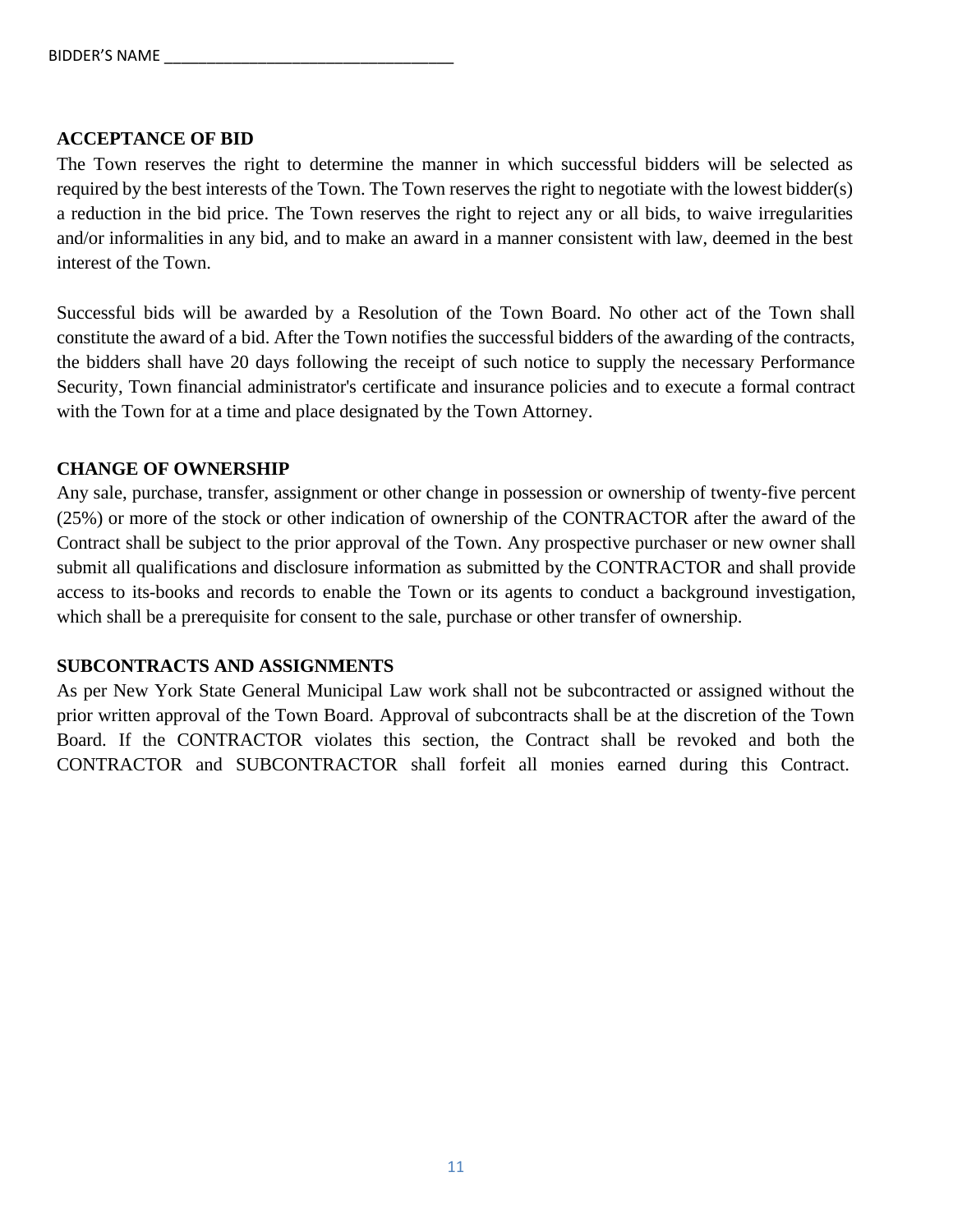# **STATEMENT OF NON-COLLUSION IN BIDS AND PROPOSALS PURSUANT TO GENERAL MUNICIPAL LAW 103(d)**

By submission of this bid, each bidder and each person signing on behalf of the bidder certifies, and in the case of a joint bid, each party thereto certifies as to its own organization under penalty of perjury, that to the best of his/her knowledge and belief:

(1) The prices of this bid have been arrived at independently without collusion, consultation, communication or agreement for the purpose of restricting competition, as to any matter relating to such prices with any other bidder or with any competitor,

(2) Unless otherwise required by law, the prices which have been quoted, and in this bid have not been knowingly disclosed by any bidder, and will not knowingly be disclosed by the bidder prior to opening, directly or indirectly, to any other bidder or to any competitor,

(3) No attempt has been made or will be made by this bidder to induce any other person, partnership or corporation to submit or not to submit a bid for the purpose of restricting competition.

A bid shall not be considered for award nor shall any award be made where (1), (2) and (3) above have not been complied with provided, however, that in any case the bidder cannot make the foregoing certification, the bidder shall so state and shall furnish with the bid a signed statement which sets forth in detail the reasons therefore. Where (1), (2) and (3) above have not been complied with, the bid shall not be considered for award nor shall any award be made unless the Town Board, or its designee, determines that such disclosure was not made for the purpose of restricting competition.

False statements made hereunder are punishable as a Class A misdemeanor pursuant to Section 210.45 of the New York State Penal Law.

| Bidder's Name: |  |
|----------------|--|
| Date:          |  |
| Signature:     |  |
| Title:         |  |

This Bid shall stay in effect for one (1) year from date of award, with option to extend for a period of up to three (3) years in (1) year increments.

I/We fully understand that the acceptance of this Bid is subject to the provisions of Section 103a and 103b of the General Municipal Law.

| Contact Person:<br>Date:   |  |
|----------------------------|--|
| Signature of Agent/Dealer: |  |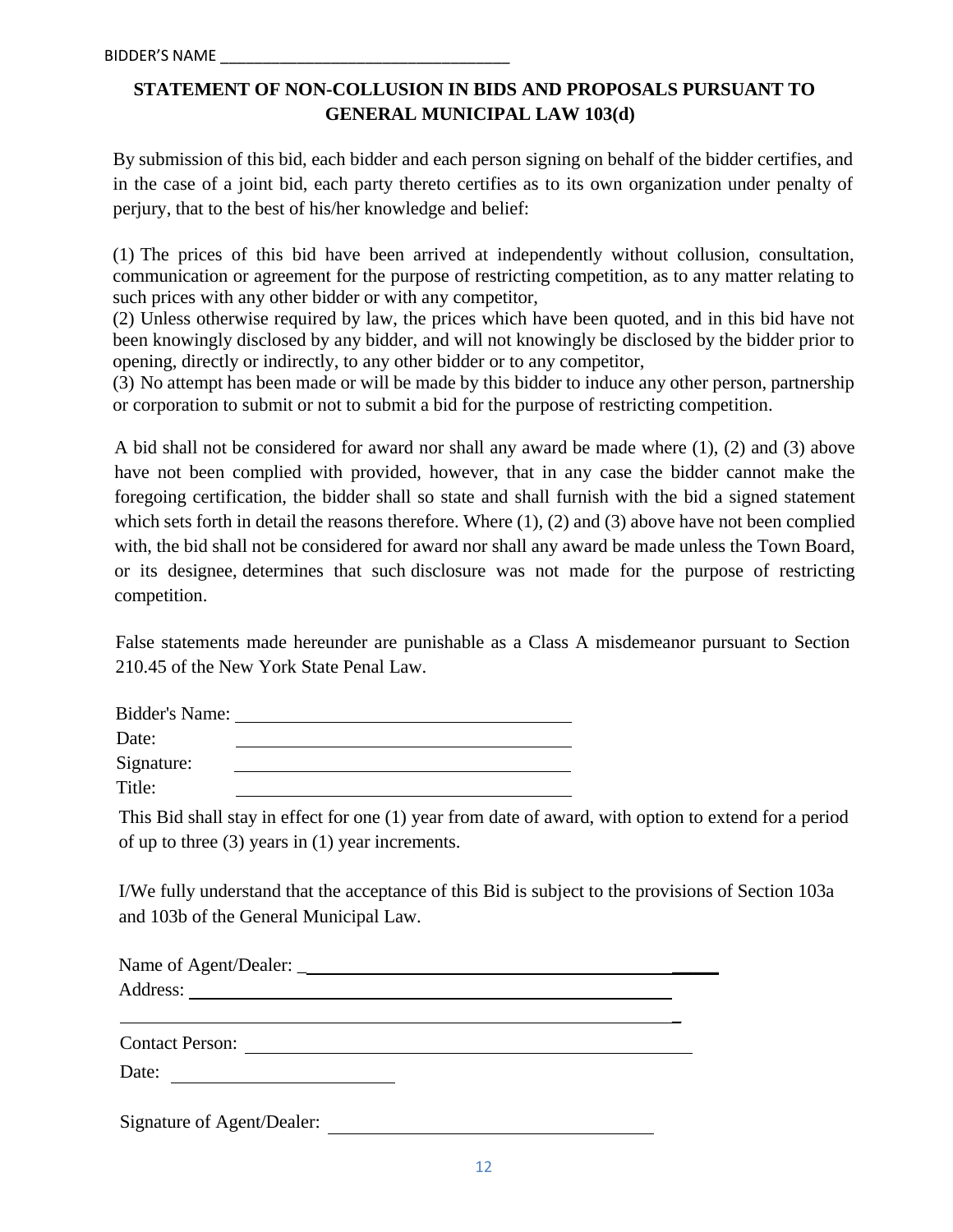#### **QUALIFICATIONS AND DISCLOSURE STATEMENT**

(Print or type all information except signature)

| Bidder's Name:                 |
|--------------------------------|
| Address:                       |
| CONTRACTOR's FEIN (or SS No.): |
| Telephone No.: $($             |

# **Note: A "yes" answer to any question in this statement must be explained in full. Use a separate sheet of paper, if necessary.**

1. Give the following information with regard to all work of the same or similar nature performed by the bidder in the past five years:

For Who Performed:

Amount of Contract:

 $Date(s)$ :

2. Has the bidder, or any officer, partner, shareholder or other person with a financial interest in the bid ever failed to complete a contract or been an officer, partner, shareholder or other person with a financial interest in an organization which failed to complete a contract?

circle one: YES NO If "YES", explain:

3. Who will personally supervise the work if this Contract is awarded to you? (name, address and telephone):

\_\_\_\_\_\_\_\_\_\_\_\_\_\_\_\_\_\_\_\_\_\_\_\_\_\_\_\_\_\_\_\_\_\_\_\_\_\_\_\_\_\_\_\_\_\_\_\_\_\_\_\_\_\_\_\_\_\_\_\_\_\_\_\_\_\_\_\_\_\_\_\_\_\_\_\_\_\_

\_\_\_\_\_\_\_\_\_\_\_\_\_\_\_\_\_\_\_\_\_\_\_\_\_\_\_\_\_\_\_\_\_\_\_\_\_\_\_\_\_\_\_\_\_\_\_\_\_\_\_\_\_\_\_\_\_\_\_\_\_\_\_\_\_\_\_\_\_\_\_\_\_\_\_\_\_\_

\_\_\_\_\_\_\_\_\_\_\_\_\_\_\_\_\_\_\_\_\_\_\_\_\_\_\_\_\_\_\_\_\_\_\_\_\_\_\_\_\_\_\_\_\_\_\_\_\_\_\_\_\_\_\_\_\_\_\_\_\_\_\_\_\_\_\_\_\_\_\_\_\_\_\_\_\_\_

4. Where is your place of business?

5. Indicate proof of compliance with all applicable local, state and federal laws and regulations. The waste disposal site must have valid construction and operating permits in accordance with all laws applicable in the jurisdiction in which it is located. The waste disposal site's operating permit(s) shall permit disposal of the quantities and types of waste from the Town that are provided for in this bid specification, without resulting in any violations of such permits. The disposal site shall meet the design, construction and operating requirements of all applicable laws in the jurisdiction where the disposal site is operating.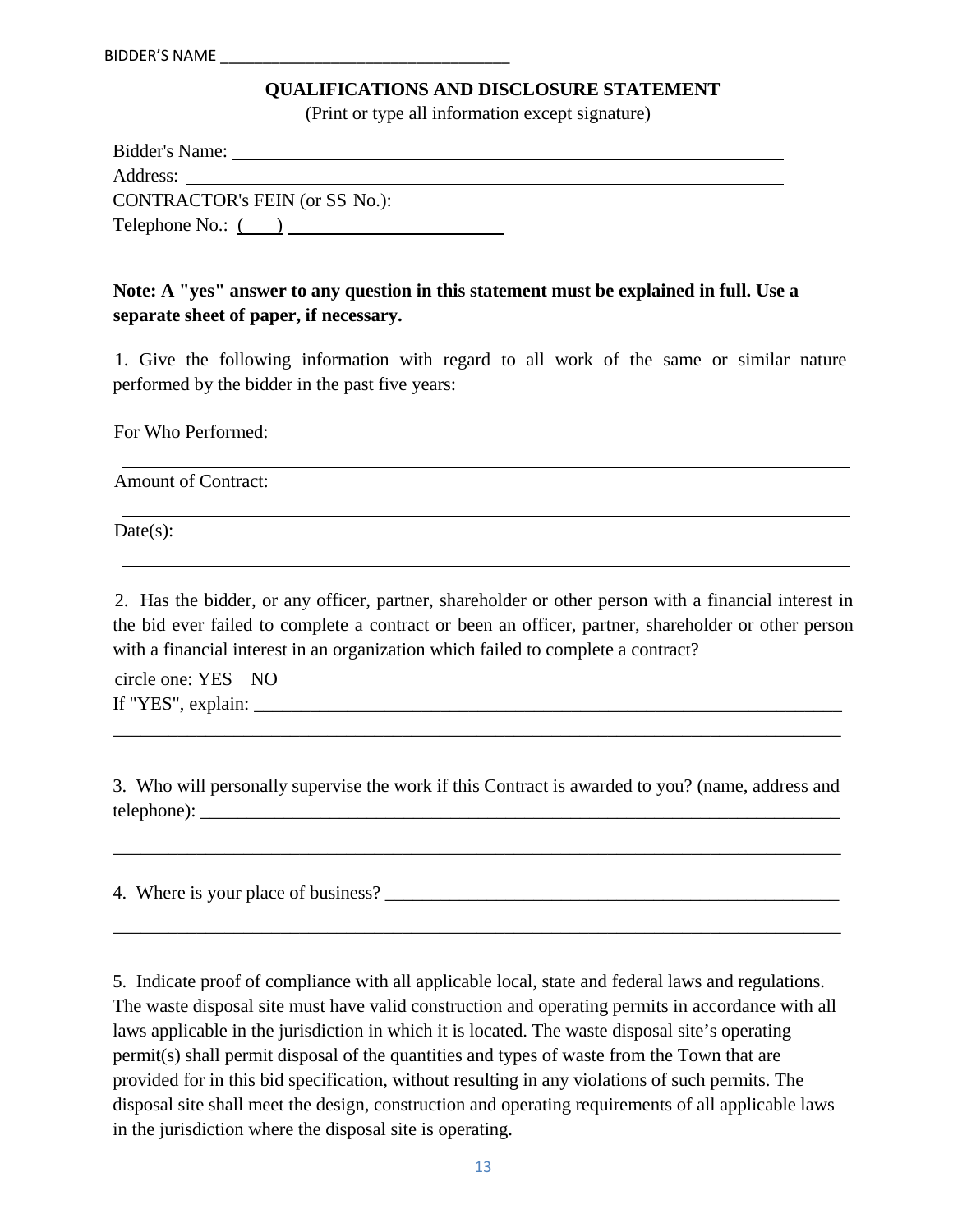6. Annex Operational Plan. The CONTRACTOR is required, prior to the commencement of performance, to provide the Town with an Operational Plan pertaining to the management of Town MSW, for review and acceptance by the Town. All revisions, modifications and updates shall be forwarded promptly to the Town throughout the Contract Term in triplicate. At a minimum, the Operational Plan shall include the following items:

- CONTRACTOR's personnel and structure, showing the chain of command, with employee names, telephone numbers, e-mail addresses, and facsimile phone numbers;
- Transfer Station operating days and hours;
- Any changes in Transfer Station operating procedures necessary for the CONTRACTOR to comply with the terms of the Contract;
- Disposal site(s), including alternates, intended to be utilized by the CONTRACTOR for disposal of the Town's MSW;
- Copies of all applicable permits and local approvals issued to the CONTRACTOR for operation of the Transfer Station.

7. List the name, telephone numbers and contact persons to be called in the event of an emergency.

\_\_\_\_\_\_\_\_\_\_\_\_\_\_\_\_\_\_\_\_\_\_\_\_\_\_\_\_\_\_\_\_\_\_\_\_\_\_\_\_\_\_\_\_\_\_\_\_\_\_\_\_\_\_\_\_\_\_\_\_\_\_\_\_\_\_\_\_\_\_\_\_\_\_\_\_\_\_

\_\_\_\_\_\_\_\_\_\_\_\_\_\_\_\_\_\_\_\_\_\_\_\_\_\_\_\_\_\_\_\_\_\_\_\_\_\_\_\_\_\_\_\_\_\_\_\_\_\_\_\_\_\_\_\_\_\_\_\_\_\_\_\_\_\_\_\_\_\_\_\_\_\_\_\_\_\_

8. Has the bidder, or any partner, officer, shareholder, member or other person with a financial interest in the bid ever been convicted of a crime? circle one: YES NO

\_\_\_\_\_\_\_\_\_\_\_\_\_\_\_\_\_\_\_\_\_\_\_\_\_\_\_\_\_\_\_\_\_\_\_\_\_\_\_\_\_\_\_\_\_\_\_\_\_\_\_\_\_\_\_\_\_\_\_\_\_\_\_\_\_\_\_\_\_\_\_\_\_\_\_\_\_\_

9. If the bidder is other than an individual, list the names, addresses, titles, positions and amount of shares held by all officers, directors and shareholders who hold five percent (5%) or more of outstanding shares thereof (use separate sheet, if necessary) and the date and place of incorporation:

\_\_\_\_\_\_\_\_\_\_\_\_\_\_\_\_\_\_\_\_\_\_\_\_\_\_\_\_\_\_\_\_\_\_\_\_\_\_\_\_\_\_\_\_\_\_\_\_\_\_\_\_\_\_\_\_\_\_\_\_\_\_\_\_\_\_\_\_\_\_\_\_\_\_\_\_\_

\_\_\_\_\_\_\_\_\_\_\_\_\_\_\_\_\_\_\_\_\_\_\_\_\_\_\_\_\_\_\_\_\_\_\_\_\_\_\_\_\_\_\_\_\_\_\_\_\_\_\_\_\_\_\_\_\_\_\_\_\_\_\_\_\_\_\_\_\_\_\_\_\_\_\_\_\_\_

10. If an individual, partnership, or limited liability company, list names of all individuals, partners or members:

\_\_\_\_\_\_\_\_\_\_\_\_\_\_\_\_\_\_\_\_\_\_\_\_\_\_\_\_\_\_\_\_\_\_\_\_\_\_\_\_\_\_\_\_\_\_\_\_\_\_\_\_\_\_\_\_\_\_\_\_\_\_\_\_\_\_\_\_\_\_\_\_\_\_\_\_\_\_

\_\_\_\_\_\_\_\_\_\_\_\_\_\_\_\_\_\_\_\_\_\_\_\_\_\_\_\_\_\_\_\_\_\_\_\_\_\_\_\_\_\_\_\_\_\_\_\_\_\_\_\_\_\_\_\_\_\_\_\_\_\_\_\_\_\_\_\_\_\_\_\_\_\_\_\_\_\_

If "YES", explain: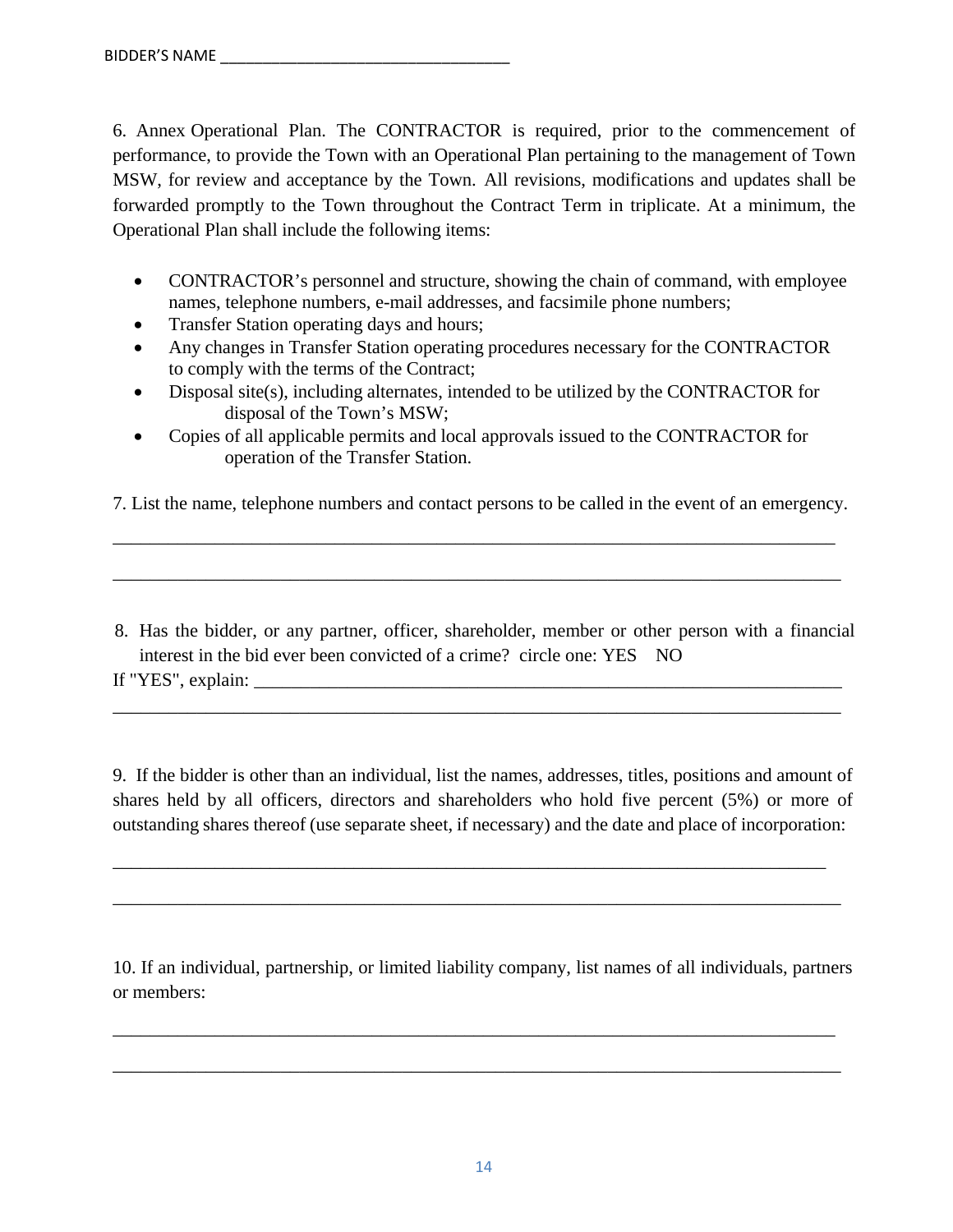11. Are any persons listed in Question 9 above, employees of the state or any local government, members of a board of commissioners, involved in any public authority, or involved in any other public corporation with Suffolk County, New York, excluding firematic or civil defense volunteers?

\_\_\_\_\_\_\_\_\_\_\_\_\_\_\_\_\_\_\_\_\_\_\_\_\_\_\_\_\_\_\_\_\_\_\_\_\_\_\_\_\_\_\_\_\_\_\_\_\_\_\_\_\_\_\_\_\_\_\_\_\_\_\_\_\_\_\_\_\_\_\_\_\_\_\_\_\_\_

circle one: YES NO If "YES", explain: \_\_\_\_\_\_\_\_\_\_\_\_\_\_\_\_\_\_\_\_\_\_\_\_\_\_\_\_\_\_\_\_\_\_\_\_\_\_\_\_\_\_\_\_\_\_\_\_\_\_\_\_\_\_\_\_\_\_\_\_\_\_\_

12. Are there any of the persons listed in Question 10 above, related by blood or marriage to any employee of the Town of Riverhead? circle one: YES NO If, "YES", state employee name and nature of relationship:

\_\_\_\_\_\_\_\_\_\_\_\_\_\_\_\_\_\_\_\_\_\_\_\_\_\_\_\_\_\_\_\_\_\_\_\_\_\_\_\_\_\_\_\_\_\_\_\_\_\_\_\_\_\_\_\_\_\_\_\_\_\_\_\_\_\_\_\_\_\_\_\_\_\_\_\_\_\_

\_\_\_\_\_\_\_\_\_\_\_\_\_\_\_\_\_\_\_\_\_\_\_\_\_\_\_\_\_\_\_\_\_\_\_\_\_\_\_\_\_\_\_\_\_\_\_\_\_\_\_\_\_\_\_\_\_\_\_\_\_\_\_\_\_\_\_\_\_\_\_\_\_\_\_\_\_\_

13. What, if any, relationship, either directly or indirectly by blood, marriage, financial or business, do you have with any other company which, to your knowledge, intends to submit a bid for the disposal of solid waste generated at facilities owned and/or operated by the Town of Riverhead? Explain:

\_\_\_\_\_\_\_\_\_\_\_\_\_\_\_\_\_\_\_\_\_\_\_\_\_\_\_\_\_\_\_\_\_\_\_\_\_\_\_\_\_\_\_\_\_\_\_\_\_\_\_\_\_\_\_\_\_\_\_\_\_\_\_\_\_\_\_\_\_\_\_\_\_\_\_\_\_\_

\_\_\_\_\_\_\_\_\_\_\_\_\_\_\_\_\_\_\_\_\_\_\_\_\_\_\_\_\_\_\_\_\_\_\_\_\_\_\_\_\_\_\_\_\_\_\_\_\_\_\_\_\_\_\_\_\_\_\_\_\_\_\_\_\_\_\_\_\_\_\_\_\_\_\_\_\_\_

14. Have you ever bid for waste removal in any other municipality in the State of New York?

\_\_\_\_\_\_\_\_\_\_\_\_\_\_\_\_\_\_\_\_\_\_\_\_\_\_\_\_\_\_\_\_\_\_\_\_\_\_\_\_\_\_\_\_\_\_\_\_\_\_\_\_\_\_\_\_\_\_\_\_\_\_\_\_\_\_\_\_\_\_\_\_\_\_\_\_\_\_

\_\_\_\_\_\_\_\_\_\_\_\_\_\_\_\_\_\_\_\_\_\_\_\_\_\_\_\_\_\_\_\_\_\_\_\_\_\_\_\_\_\_\_\_\_\_\_\_\_\_\_\_\_\_\_\_\_\_\_\_\_\_\_\_\_\_\_\_\_\_\_\_\_\_\_\_\_\_

15. Have you or any firm, partnership, company or corporation with which you are or have been connected, by virtue of ownership, employment or family ever been rejected as a responsible bidder by any municipality in the State of New York or in any other state? circle one: YES NO If "YES" give name and address of the business entity, name and address of municipality, and the date and subject matter of bid:

\_\_\_\_\_\_\_\_\_\_\_\_\_\_\_\_\_\_\_\_\_\_\_\_\_\_\_\_\_\_\_\_\_\_\_\_\_\_\_\_\_\_\_\_\_\_\_\_\_\_\_\_\_\_\_\_\_\_\_\_\_\_\_\_\_\_\_\_\_\_\_\_\_\_\_\_\_\_

\_\_\_\_\_\_\_\_\_\_\_\_\_\_\_\_\_\_\_\_\_\_\_\_\_\_\_\_\_\_\_\_\_\_\_\_\_\_\_\_\_\_\_\_\_\_\_\_\_\_\_\_\_\_\_\_\_\_\_\_\_\_\_\_\_\_\_\_\_\_\_\_\_\_\_\_\_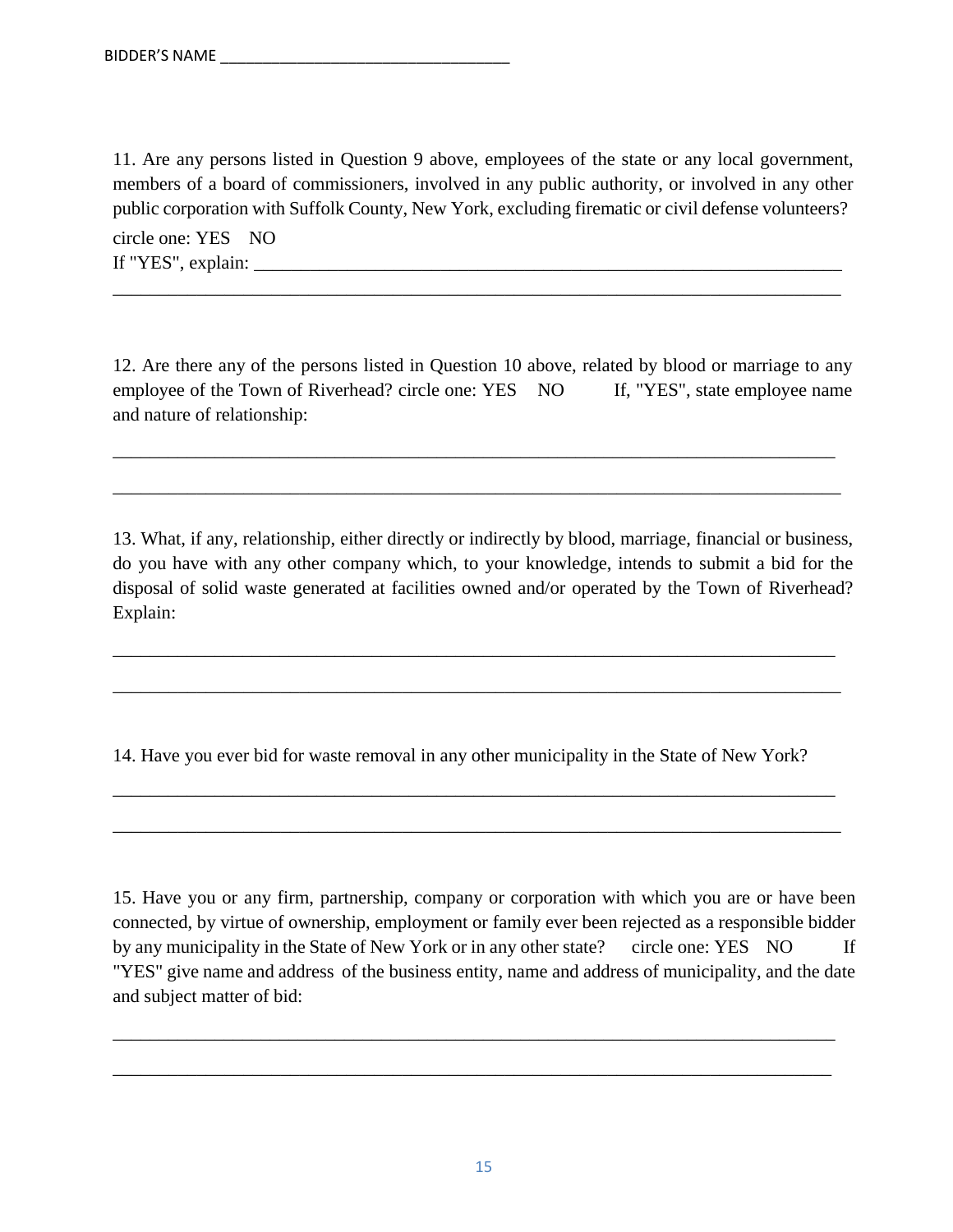16. Are you presently under contract for removal of solid waste in any municipality in the State of New York or elsewhere? circle one: YES NO If "YES" give name and address of the municipality.

\_\_\_\_\_\_\_\_\_\_\_\_\_\_\_\_\_\_\_\_\_\_\_\_\_\_\_\_\_\_\_\_\_\_\_\_\_\_\_\_\_\_\_\_\_\_\_\_\_\_\_\_\_\_\_\_\_\_\_\_\_\_\_\_\_\_\_\_\_\_\_\_\_\_\_\_\_\_

\_\_\_\_\_\_\_\_\_\_\_\_\_\_\_\_\_\_\_\_\_\_\_\_\_\_\_\_\_\_\_\_\_\_\_\_\_\_\_\_\_\_\_\_\_\_\_\_\_\_\_\_\_\_\_\_\_\_\_\_\_\_\_\_\_\_\_\_\_\_\_\_\_\_\_\_\_\_

17. Have you or any partner, shareholder, director, member or employee of your company, corporation or partnership ever been charged, or indicted with a crime and/or convicted of a crime other than a traffic violation? circle one: YES NO If "YES", give name of individual, date of information or indictment, disposition and, if applicable, sentence.

\_\_\_\_\_\_\_\_\_\_\_\_\_\_\_\_\_\_\_\_\_\_\_\_\_\_\_\_\_\_\_\_\_\_\_\_\_\_\_\_\_\_\_\_\_\_\_\_\_\_\_\_\_\_\_\_\_\_\_\_\_\_\_\_\_\_\_\_\_\_\_\_\_\_\_\_\_\_

\_\_\_\_\_\_\_\_\_\_\_\_\_\_\_\_\_\_\_\_\_\_\_\_\_\_\_\_\_\_\_\_\_\_\_\_\_\_\_\_\_\_\_\_\_\_\_\_\_\_\_\_\_\_\_\_\_\_\_\_\_\_\_\_\_\_\_\_\_\_\_\_\_\_\_\_\_\_

18. Has anyone who is related to you (including your spouse, sibling, parent, child, grandchild or the spouse of any of them) or to any partner, member, shareholder or any individual listed in question 9, ever been indicted, charged with a crime and/or convicted of any criminal offense other than a minor traffic violation? circle one: YES NO If "YES", give name of individual, date of information or indictment, disposition and, if applicable, sentence:

\_\_\_\_\_\_\_\_\_\_\_\_\_\_\_\_\_\_\_\_\_\_\_\_\_\_\_\_\_\_\_\_\_\_\_\_\_\_\_\_\_\_\_\_\_\_\_\_\_\_\_\_\_\_\_\_\_\_\_\_\_\_\_\_\_\_\_\_\_\_\_\_\_\_\_\_\_\_

\_\_\_\_\_\_\_\_\_\_\_\_\_\_\_\_\_\_\_\_\_\_\_\_\_\_\_\_\_\_\_\_\_\_\_\_\_\_\_\_\_\_\_\_\_\_\_\_\_\_\_\_\_\_\_\_\_\_\_\_\_\_\_\_\_\_\_\_\_\_\_\_\_\_\_\_\_\_

19. Have you, or any partner, member or shareholder in our company or corporation, been named in a civil action under the Racketeer Influenced and Corrupt Organizations Act, Title 18, United State Code, Section 961, et. Seq? circle one: YES NO If "YES", give name of individual, date and jurisdiction of action and disposition thereof:

\_\_\_\_\_\_\_\_\_\_\_\_\_\_\_\_\_\_\_\_\_\_\_\_\_\_\_\_\_\_\_\_\_\_\_\_\_\_\_\_\_\_\_\_\_\_\_\_\_\_\_\_\_\_\_\_\_\_\_\_\_\_\_\_\_\_\_\_\_\_\_\_\_\_\_\_\_\_

\_\_\_\_\_\_\_\_\_\_\_\_\_\_\_\_\_\_\_\_\_\_\_\_\_\_\_\_\_\_\_\_\_\_\_\_\_\_\_\_\_\_\_\_\_\_\_\_\_\_\_\_\_\_\_\_\_\_\_\_\_\_\_\_\_\_\_\_\_\_\_\_\_\_\_\_\_\_

20. Has anyone who is related - as the spouse, sibling, partner, child, grandchild or the spouse of any of them to you, to any partner or to any shareholder or member of your company, partnership or corporation listed by you been named in a civil action under the Racketeer Influenced and Corrupt Organizations Act, Title 18, United States Code, Section 1961, et. Seq? circle one: YES NO If "YES", give name of individual, ate and jurisdiction of action and disposition thereof:

\_\_\_\_\_\_\_\_\_\_\_\_\_\_\_\_\_\_\_\_\_\_\_\_\_\_\_\_\_\_\_\_\_\_\_\_\_\_\_\_\_\_\_\_\_\_\_\_\_\_\_\_\_\_\_\_\_\_\_\_\_\_\_\_\_\_\_\_\_\_\_\_\_\_\_\_\_\_

\_\_\_\_\_\_\_\_\_\_\_\_\_\_\_\_\_\_\_\_\_\_\_\_\_\_\_\_\_\_\_\_\_\_\_\_\_\_\_\_\_\_\_\_\_\_\_\_\_\_\_\_\_\_\_\_\_\_\_\_\_\_\_\_\_\_\_\_\_\_\_\_\_\_\_\_\_\_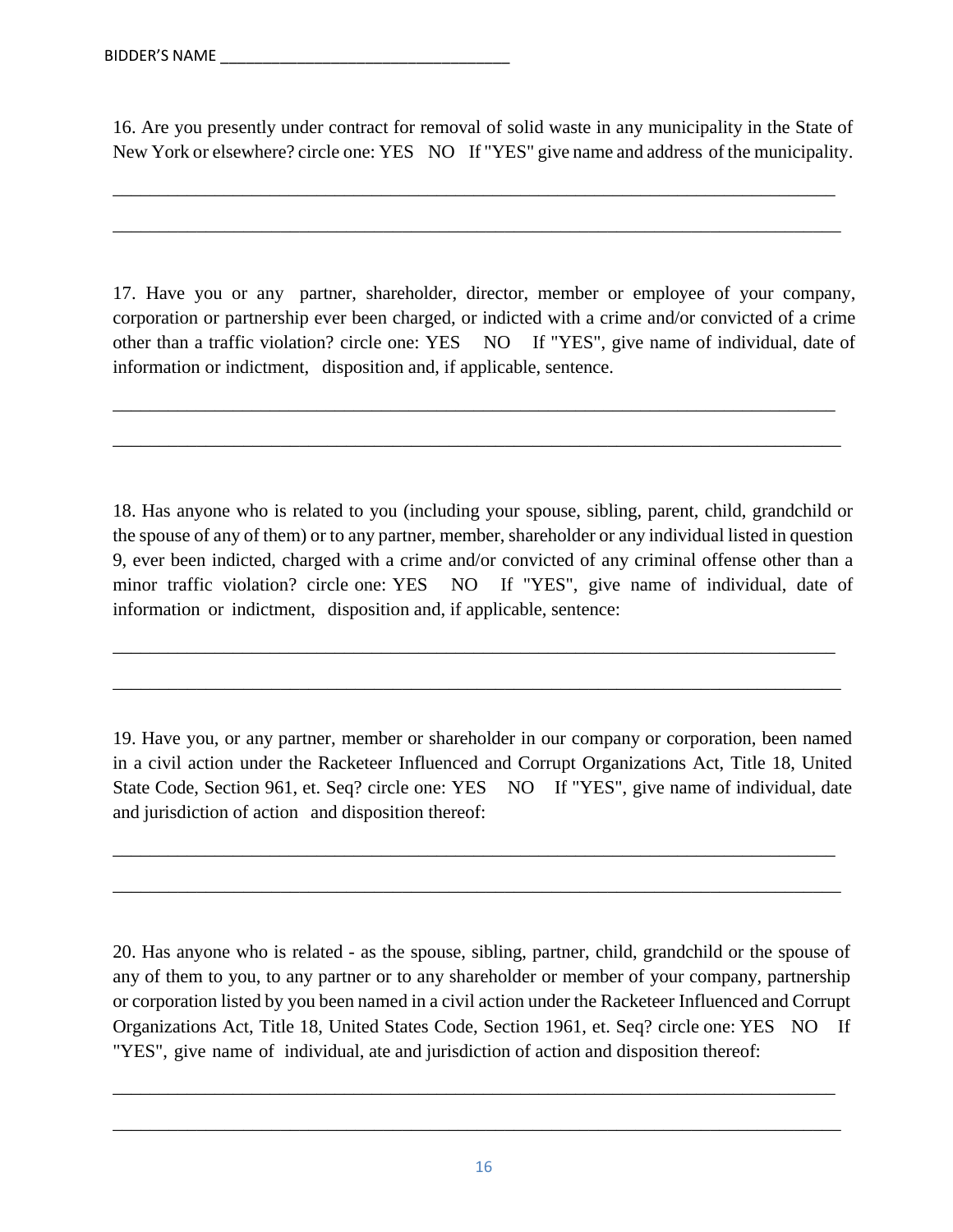21. Set forth the business names and addresses of any other entity, corporate, sole proprietorship of partnership under which you, any partner or any individual in your corporation list by you had conducted any form of carting business since 1975.

\_\_\_\_\_\_\_\_\_\_\_\_\_\_\_\_\_\_\_\_\_\_\_\_\_\_\_\_\_\_\_\_\_\_\_\_\_\_\_\_\_\_\_\_\_\_\_\_\_\_\_\_\_\_\_\_\_\_\_\_\_\_\_\_\_\_\_\_\_\_\_\_\_\_\_\_\_\_

\_\_\_\_\_\_\_\_\_\_\_\_\_\_\_\_\_\_\_\_\_\_\_\_\_\_\_\_\_\_\_\_\_\_\_\_\_\_\_\_\_\_\_\_\_\_\_\_\_\_\_\_\_\_\_\_\_\_\_\_\_\_\_\_\_\_\_\_\_\_\_\_\_\_\_\_\_\_

\_\_\_\_\_\_\_\_\_\_\_\_\_\_\_\_\_\_\_\_\_\_\_\_\_\_\_\_\_\_\_\_\_\_\_\_\_\_\_\_\_\_\_\_\_\_\_\_\_\_\_\_\_\_\_\_\_\_\_\_\_\_\_\_\_\_\_\_\_\_\_\_\_\_\_\_\_\_

\_\_\_\_\_\_\_\_\_\_\_\_\_\_\_\_\_\_\_\_\_\_\_\_\_\_\_\_\_\_\_\_\_\_\_\_\_\_\_\_\_\_\_\_\_\_\_\_\_\_\_\_\_\_\_\_\_\_\_\_\_\_\_\_\_\_\_\_\_\_\_\_\_\_\_\_\_\_

22. Has any entity listed in Question 20 listed above been indicted, charged with a crime and/or convicted or any criminal offense other than a minor traffic violation and/or has any entity listed in Question 20 been named in a civil action under the Racketeer Influenced and Corrupt Organizations Act, Title 18, United States Code, Section 1961, et. Seq? circle one: YES NO If "YES", give details:

\_\_\_\_\_\_\_\_\_\_\_\_\_\_\_\_\_\_\_\_\_\_\_\_\_\_\_\_\_\_\_\_\_\_\_\_\_\_\_\_\_\_\_\_\_\_\_\_\_\_\_\_\_\_\_\_\_\_\_\_\_\_\_\_\_\_\_\_\_\_\_\_\_\_\_\_\_\_

\_\_\_\_\_\_\_\_\_\_\_\_\_\_\_\_\_\_\_\_\_\_\_\_\_\_\_\_\_\_\_\_\_\_\_\_\_\_\_\_\_\_\_\_\_\_\_\_\_\_\_\_\_\_\_\_\_\_\_\_\_\_\_\_\_\_\_\_\_\_\_\_\_\_\_\_\_\_

23. The foregoing twenty one (21) statements are true. I understand that false statements made herein are punishable as a Class A. misdemeanor pursuant to Section 210.45 of the New State Penal Law, and shall automatically disqualify the bidder:

Bidder:

Date:

Signature:

Printed Name/Title: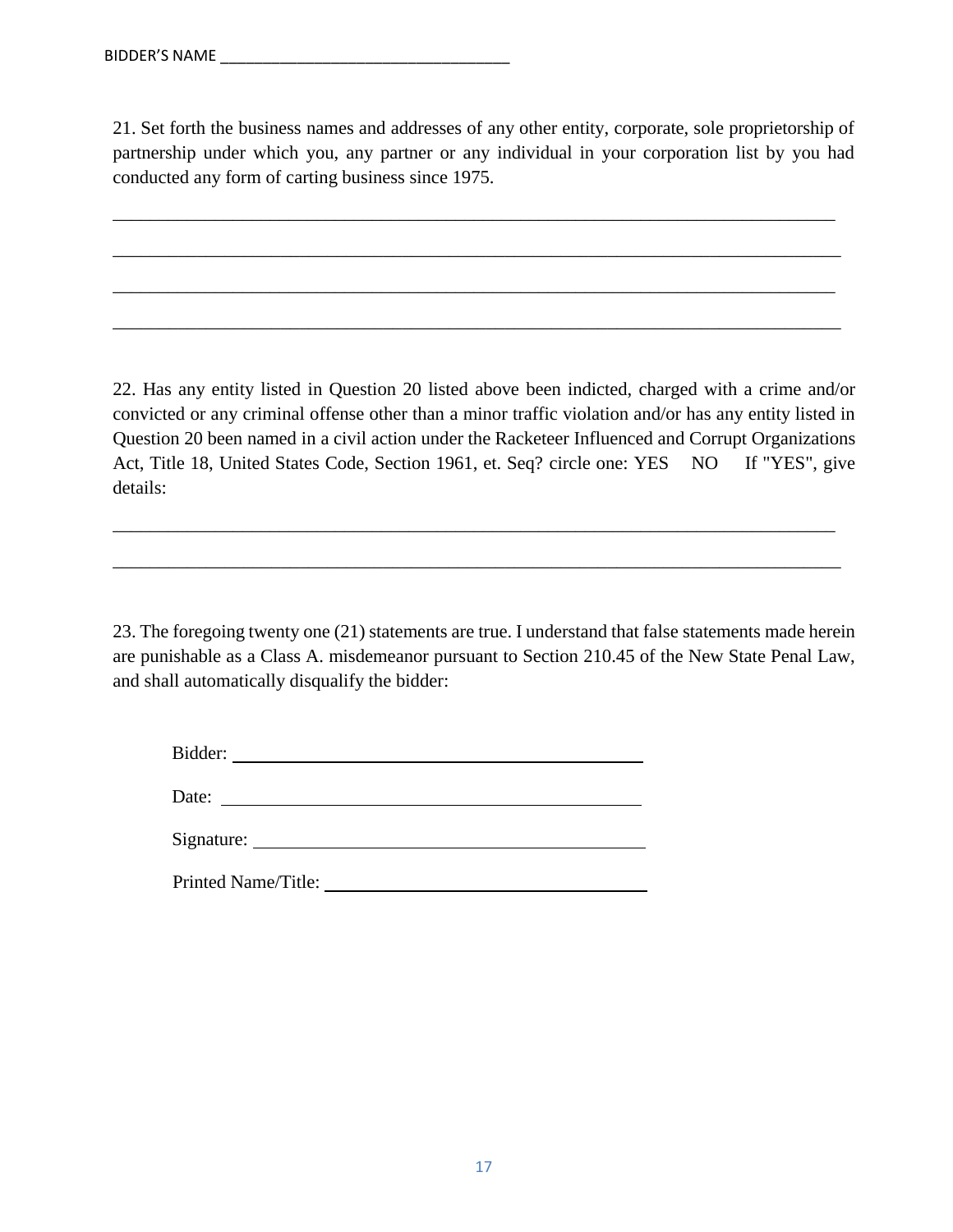# **NON-DISCRIMINATION STATEMENT**

During the performance of the agreement, the CONTRACTOR hereby agrees that it will not directly or indirectly discriminate against any employee or applicant for employment in accordance with appropriate New York State and Federal Laws.

#### **SEXUAL HARASSMENT STATEMENT**

By submission of this bid, each bidder and each person signing on behalf of any bidder certifies, and in the case of a joint bid each party thereto certifies as to its own organization, under penalty of perjury, that the bidder has and has implemented a written policy addressing sexual harassment prevention in the workplace and provides annual sexual harassment prevention training to all of its employees. Such policy shall, at a minimum, meet the requirements of §201-G of the Labor Law.

| Company:   |  |  |
|------------|--|--|
| Signature: |  |  |
| Date:      |  |  |
| Title:     |  |  |
| Address:   |  |  |
| Telephone: |  |  |
|            |  |  |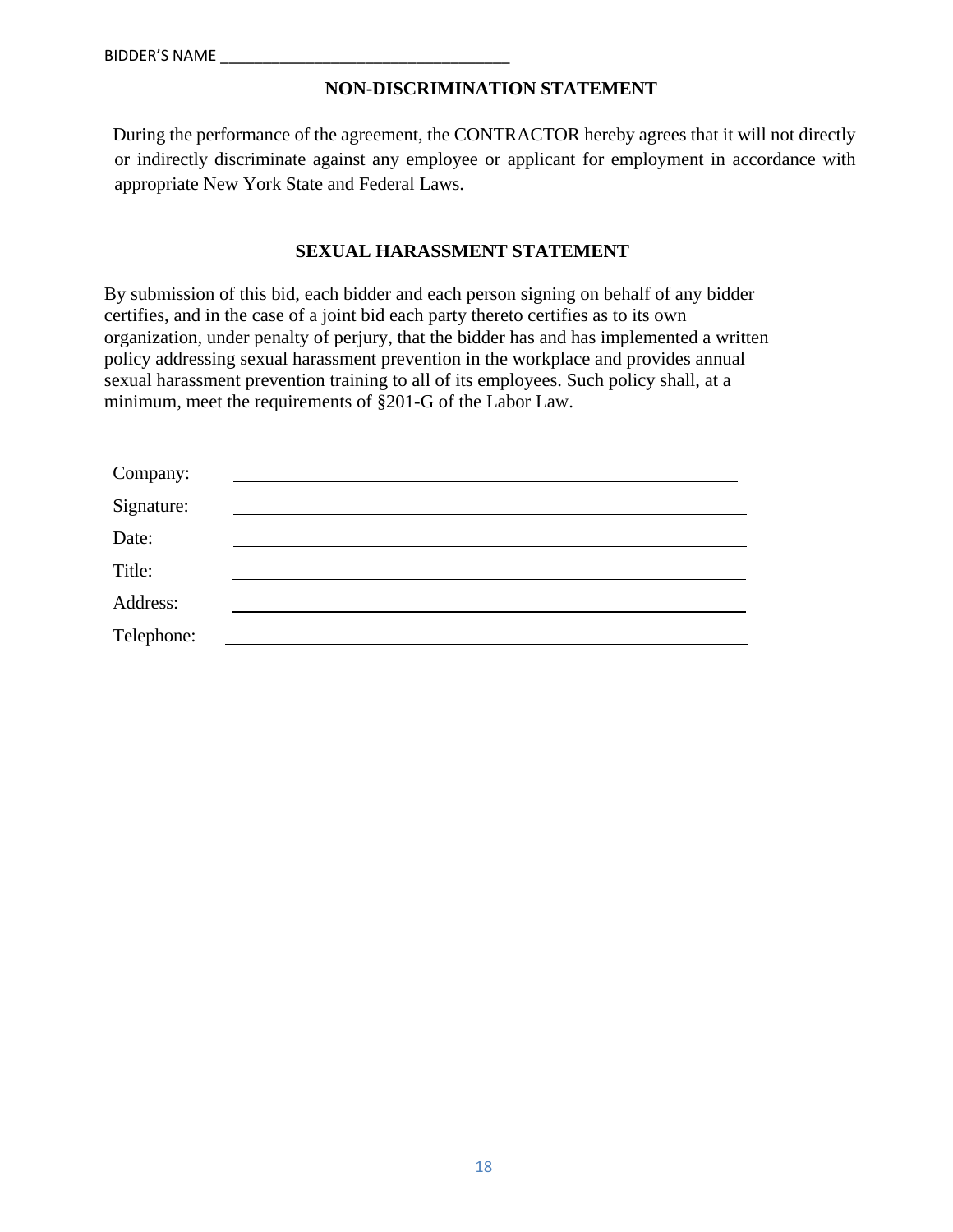# **IRAN DIVESTMENT ACT CERTIFICATION**

As a result of the Iran Divestment Act of 2012 (Act), Chapter 1 of the 2012 Laws of New York, a new provision has been added to the State Finance Law (SFL), § 165-a, effective April 12, 2012. Under the Act, the Commissioner of the Office of General Services (OGS) will be developing a list (prohibited entities list) of "persons" who are engaged in "investment activities in Iran" (both are defined terms in the law). Pursuant to SFL § 165-a(3)(b), the initial list is expected to be issued no later than 120 days after the Act's effective date, at which time it will be posted on the OGS website.

By submitting a bid in response to this solicitation or by assuming the responsibility of a Contract awarded hereunder, Bidder/CONTRACTOR (or any assignee) certifies that once the prohibited entities list is posted on the OGS website, it will not utilize on such Contract any SUBCONTRACTOR that is identified on the prohibited entities list.

Additionally, Bidder/CONTRACTOR is advised that once the list is posted on the OGS website, any CONTRACTOR seeking to renew or extend a Contract or assume the responsibility of a Contract awarded in response to the solicitation, must certify at the time the Contract is renewed, extended or assigned that it is not included on the prohibited entities list.

During the term of the Contract, should the TOWN OF RIVERHEAD receive information that a person is in violation of the above-referenced certification, the TOWN OF RIVERHEAD will offer the person an opportunity to respond. If the person fails to demonstrate that it has ceased its engagement in the investment which is in violation of the Act within 90 days after the determination of such violation, then the TOWN OF RIVERHEAD shall take such action as may be appropriate including, but not limited to, imposing sanctions, seeking compliance, recovering damages, or declaring the CONTRACTOR in default.

The TOWN OF RIVERHEAD reserves the right to reject any bid or request for assignment for an entity that appears on the prohibited entities list prior to the award of a contract, and to pursue a responsibility review with respect to any entity that is awarded a contract and appears on the prohibited entities list after contract award.

| Company:   |  |  |
|------------|--|--|
| Signature: |  |  |
| Date:      |  |  |
| Title:     |  |  |
| Address:   |  |  |
| Telephone: |  |  |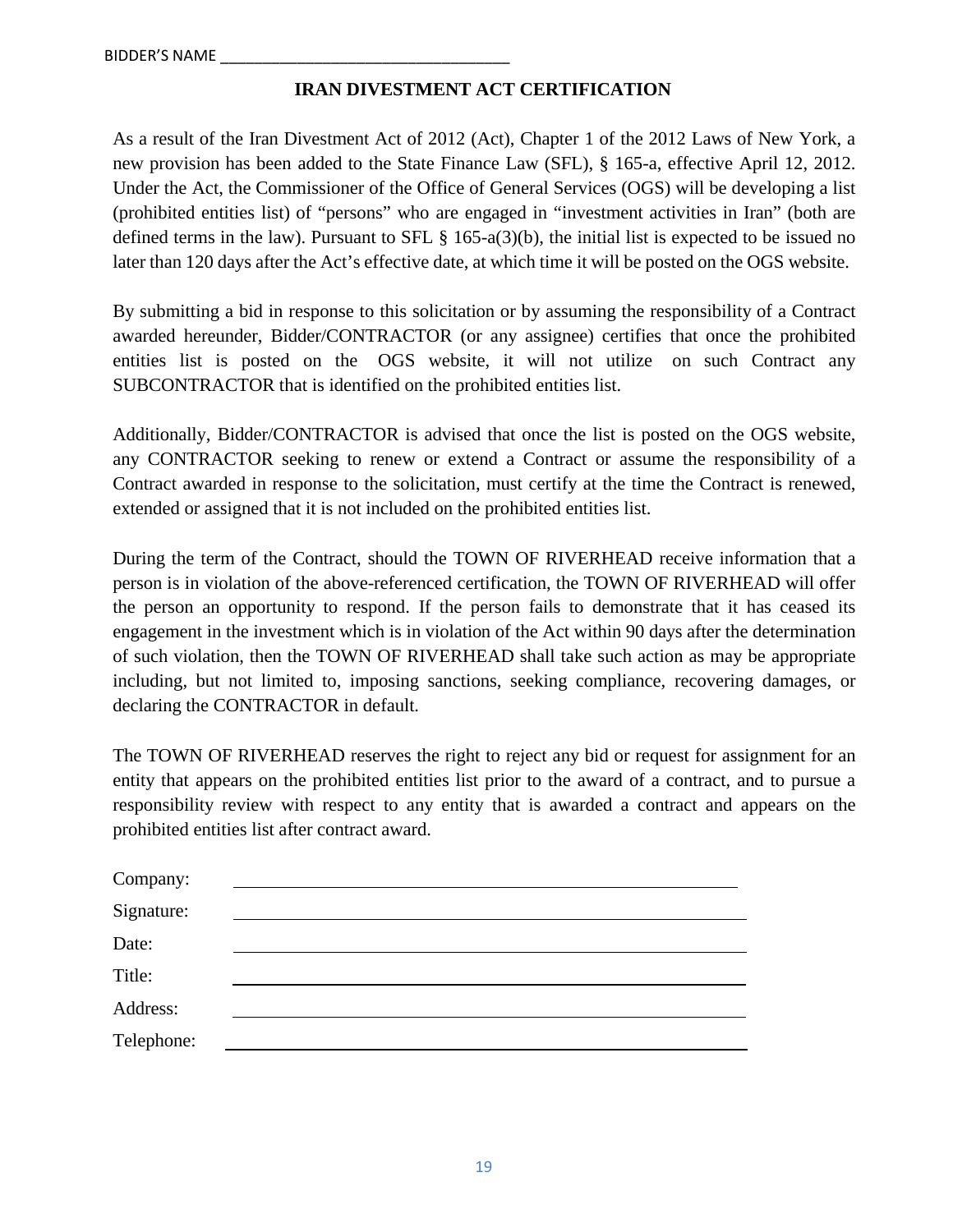# **FORM OF BID BOND**

# **KNOW ALL MEN BY THESE PRESENTS,** That Name: when the contract of the contract of the contract of the contract of the contract of the contract of the contract of the contract of the contract of the contract of the contract of the contract of the contract of the Address: (hereinafter referred to as the "Principal") and , a corporation created and existing under the laws of the State of , having its principal office in the Town/City of thereinafter called the "Surety", are held and firmly bound unto in the full sum of (\$ ) good and lawful money of the United States of America, for the payment of which said sum of money, well and truly to be made and done, the said Principal binds themselves (himself) (itself) their (his) (its) heirs, executors and administrators, successors and assigns, and the said Surety binds itself, its successors and assigns, jointly and severally, firmly by these presents.

| Signed, sealed and dated | 2021 A.D. |
|--------------------------|-----------|
|                          |           |

**WHEREAS,** the said Principal has submitted to the Town of Riverhead a proposal for Disposal and Recycling of Municipal Solid Waste

**WHEREAS,** under the terms of the laws of the State of New York, the said Principal will execute a Contract and furnish such faithful performance of other bonds as may be requested by law in accordance with the terms of the Principal's said proposal.

**NOW, THEREFORE,** the condition of the foregoing obligation is such, that if the said Principal shall promptly execute a Contract and furnish such faithful performance or other bonds as maybe required by law in accordance with the terms of the Principal's said proposal, then this obligation shall be null and void, otherwise to remain in full force and effect.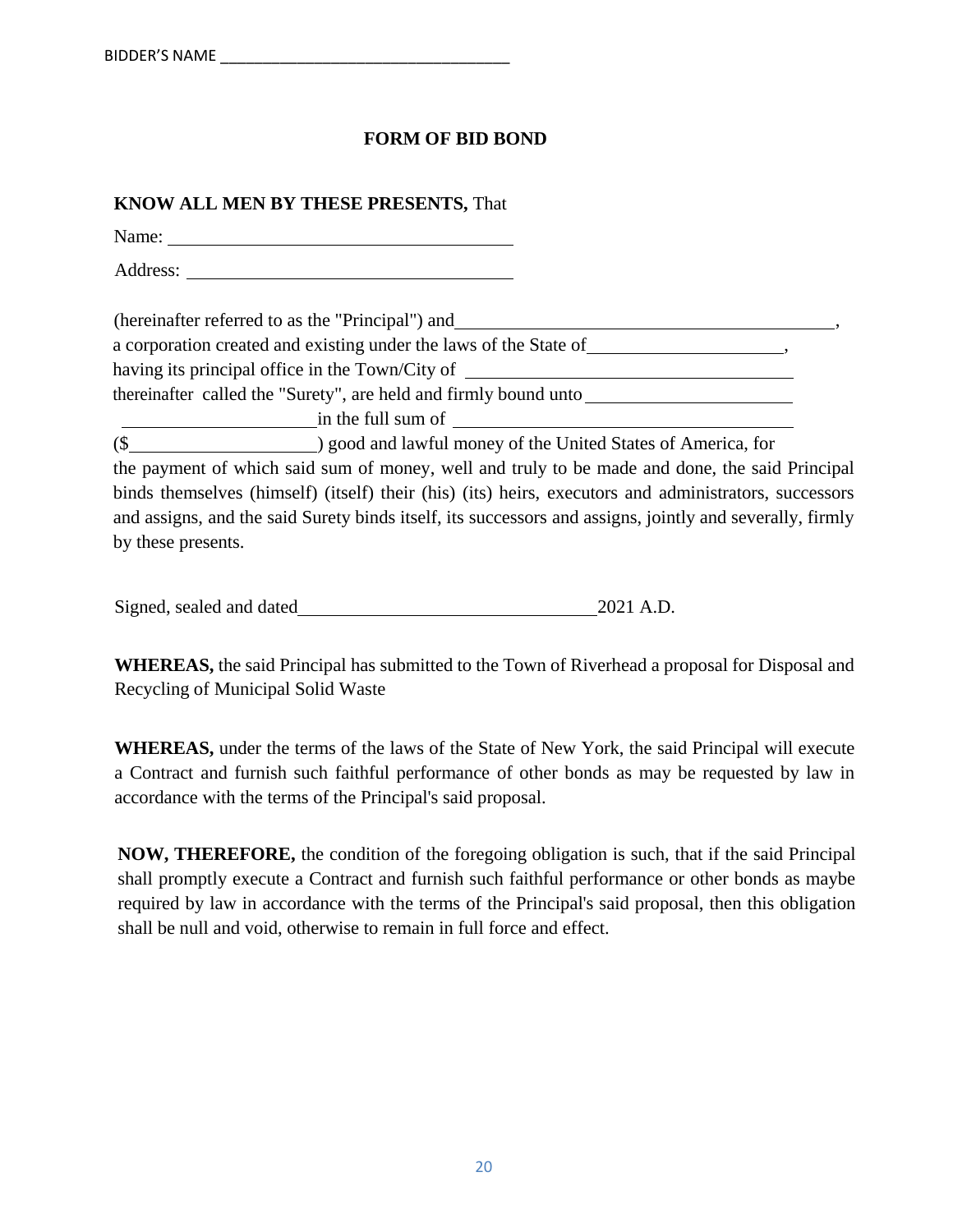**IN TESTIMONY WHEREOF,** the said Principal has hereunto set their (his) (its) hand

and seal and the said Surety has caused its instrument to be signed by its

and its and its corporate seal to be and its corporate seal to be hereunto affixed, the day and year above written.

Signed, sealed and delivered in the presence of:

(Corporate Seal of Principal, if a corporation)

(Principal)

Company:

(Corporate Seal of Surety Co.)

By:

# **ACKNOWLEDGMENT OF CONTRACTOR**

STATE OF  $\qquad \qquad$  )

) ss.: COUNTY OF  $\qquad$  )

On the day of in the year 2021 before me, the undersigned, a

Notary Public in and for said State, personally appeared

personally known to me or proved to me on the basis of satisfactory evidence to be the individual(s) whose name(s) is(are) subscribed to the within instrument and acknowledged to me that he/she/they executed the same in his/her/their capacity(ies), and that by his/her/their signature(s) on the instrument, the individual(s) acted, executed the instrument.

Notary Public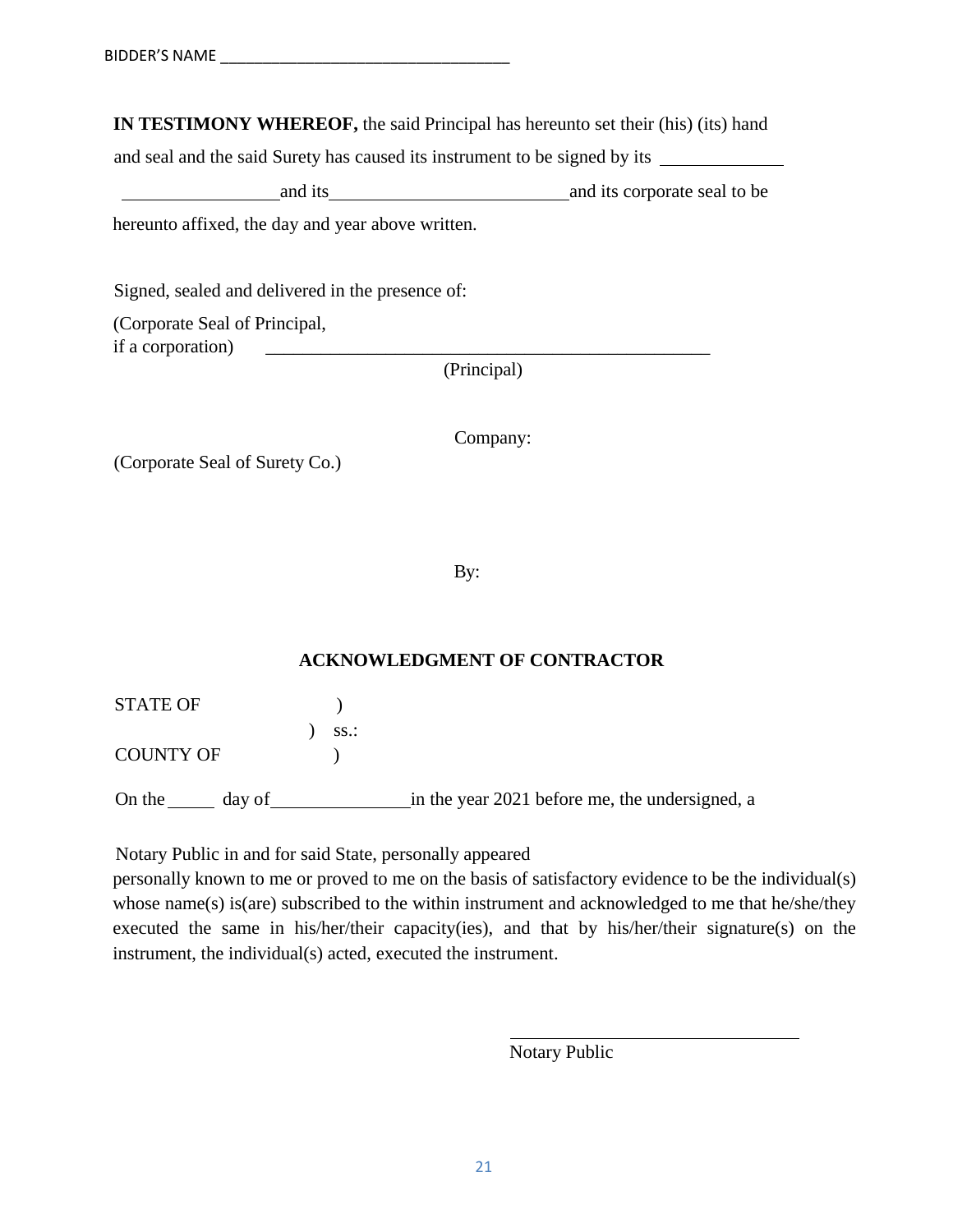# **ACKNOWLEDGEMENT OF SURETY COMPANY**

| STATE OF NEW YORK) |          |
|--------------------|----------|
|                    | $)$ ss.: |

COUNTY OF SUFFOLK)

On this day of in the year 2021 before me, the undersigned, a Notary Public

in and for said State, personally appeared

Personally known to me or proved to me on the basis of satisfactory evidence to be the individual(s) whose name(s) is (are) subscribed to the within instrument and acknowledged to me that he/she/they executed the same in his/her/their capacity(ies), and that by his/her/their signature(s) on the instrument, the individual(s), or the person upon behalf of which the individual(s) acted, executed the instrument.

Notary Public

# **OUTSIDE OF NEW YORK STATE**

STATE OF  $\qquad \qquad$  )  $)$ ss.:

COUNTY OF )

On the of in the year 2021, before me, the undersigned, personally appeared

personally known to me or proved to me on the basis of satisfactory evidence to be the individual(s) whose name(s) is (are) subscribed to the within instrument and acknowledged to me that he/she/they executed the same in his/her/their capacity(ies), and that by his/her/their signature(s) on the instrument, the individual(s), or the person upon behalf of which the individual(s) acted, executed the instrument, and that such individual made such appearance

before the undersigned in

(insert city and state or county or other place acknowledgment taken)

Notary Public

Note: The Surety company must append a statement of its financial condition and a copy of the resolution authorizing the execution of Bonds by Officers of the Company.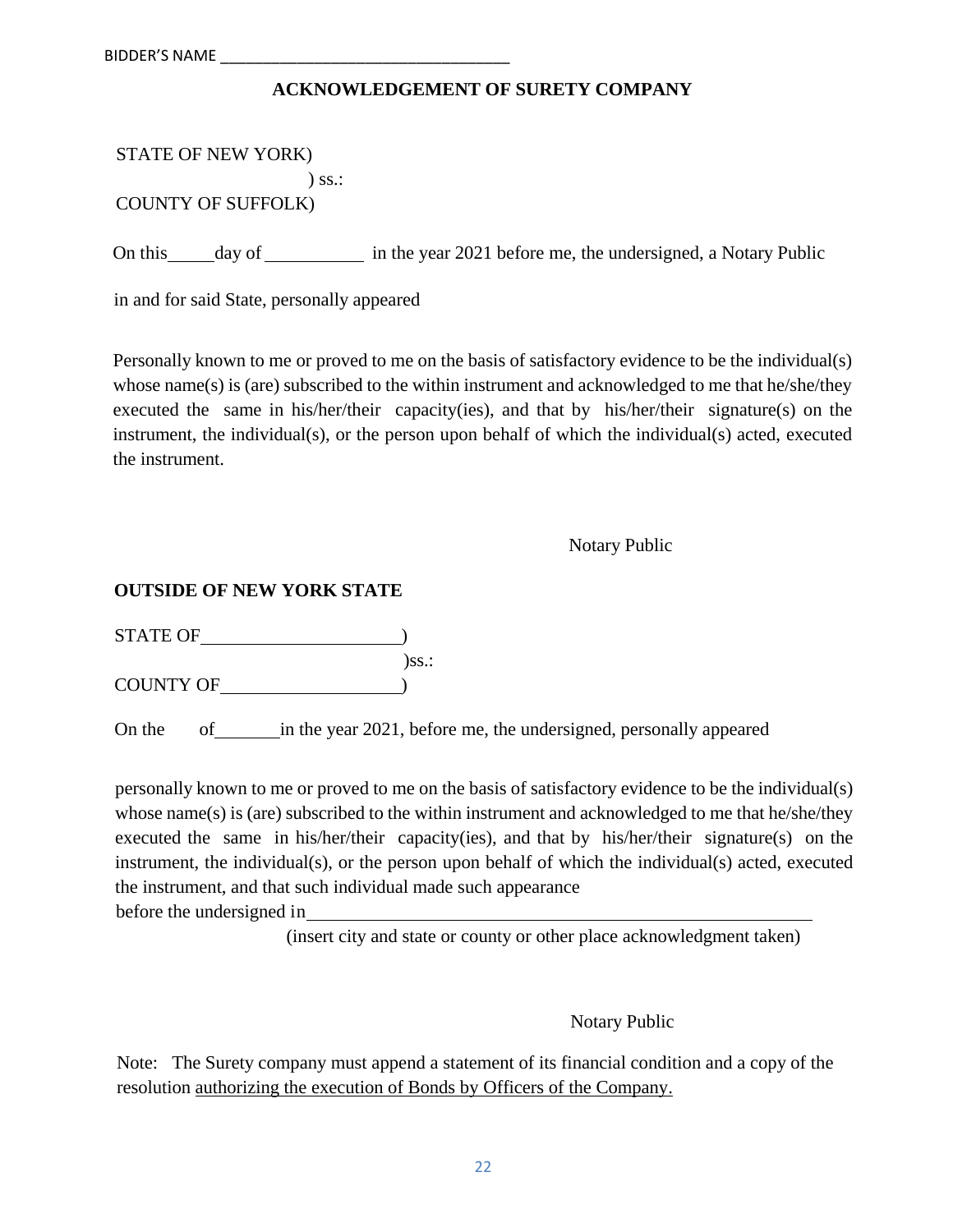# **FORM OF RENEWABLE SURETY BOND**

| Bond No.                                                  |                                                                                               |
|-----------------------------------------------------------|-----------------------------------------------------------------------------------------------|
|                                                           |                                                                                               |
|                                                           |                                                                                               |
|                                                           | . and                                                                                         |
|                                                           | authorized to do business in the State of New York, hereinafter the "SURETY") are held and    |
|                                                           | firmly bound unto the Town of Riverhead, (Hereinafter the "TOWN", in the maximum penal        |
|                                                           | Dollars and No /100                                                                           |
|                                                           |                                                                                               |
|                                                           | which for which payment well and truly to be made we bind ourselves, our heirs, executors and |
| assigns, jointly and severally, firmly by these presents. |                                                                                               |

WHEREAS, the PRINCIPAL has entered into a written agreement dated May 1, 2017 with the TOWN for providing for the Disposal and Recycling of Municipal Solid Waste and Contract is hereby referred to and made a part hereof.

NOW, THEREFORE, the condition of this obligation is such that if the above named PRINCIPAL, its successors and assigns, shall well and truly perform its obligations as set forth in the above mentioned Contract, then this Bond shall be void; otherwise to remain in full force and effect.

Said SURETY, for value received, hereby stipulates and agrees, if requested to do so by the TOWN, to perform and complete the work mentioned and described in said contract, pursuant to the terms, conditions and covenants thereof using a CONTRACTOR other than the PRINCIPAL named herein. If for any cause said PRINCIPAL fails or neglects to so fully perform and complete said work, the said SURETY further agrees to commence said work of completion within seven days after notice thereof from the TOWN, and to complete the same with all due diligence.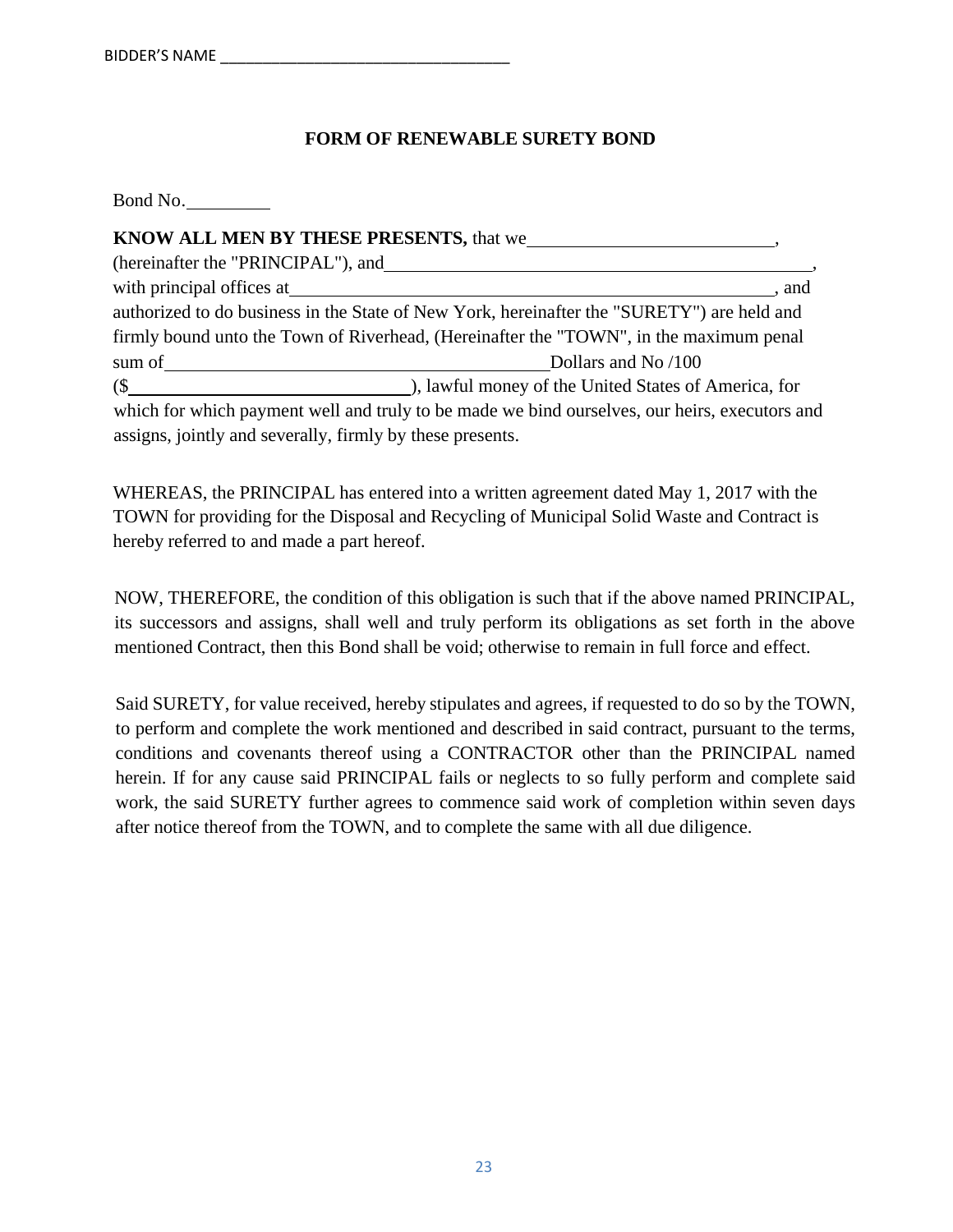#### **FORM OF RENEWABLE SURETY BOND**

And, the said SURETY, for value received, hereby stipulates and agrees, if requested to do so by the TOWN, and at the TOWN'S sole option in place of performance and completion of the Contract, to pay the TOWN the difference between the Contract amount and the actual costs incurred or to be incurred by the TOWN in obtaining a replacement CONTRACTOR to complete the Contract. Actual costs shall include the additional costs of performing the services specified in the Contract, legal expenses incurred, any interim or emergency expenses incurred during the default, costs of advertising, cost of consultants and other related expenses. And, the said SURETY, for value received, hereby stipulates and agrees that no change, extension, alteration or addition to the terms of this Contract or specifications accompanying the same shall in any way affect its obligation of this Bond, and it does hereby waive notice of any such change, extension, alteration or addition.

Notwithstanding anything to the contrary in the Contract, the Bond is subject to the following conditions:

1. Whereas, the TOWN has agreed to accept a Renewable Bond, this Bond shall be effective for the two (2) year period of May 1, 2021 to April 30, 2023; and on or before September 25 in the first year and subsequent years of the Bond, same may be extended for an additional one (1) year period, unless the SURETY provides to the TOWN written notice of its intent not to renew this Bond on or before September 15 in the first year and subsequent years of the Bond.

2. Neither nonrenewal by the SURETY, or the failure or inability of the PRINCIPAL to file a replacement bond in the event the SURETY exercises its right to not renew this Bond, shall itself constitute a loss to the TOWN recoverable under this Bond or any extension thereof.

3. This Bond shall have final and definite expiration date of April 30, 2023.

4. No claim, action, suit or proceeding, except as hereinafter set forth, shall be had or maintained against the SURETY on this instrument unless same be brought or instituted upon the SURETY within one year from termination or expiration of the Bond term.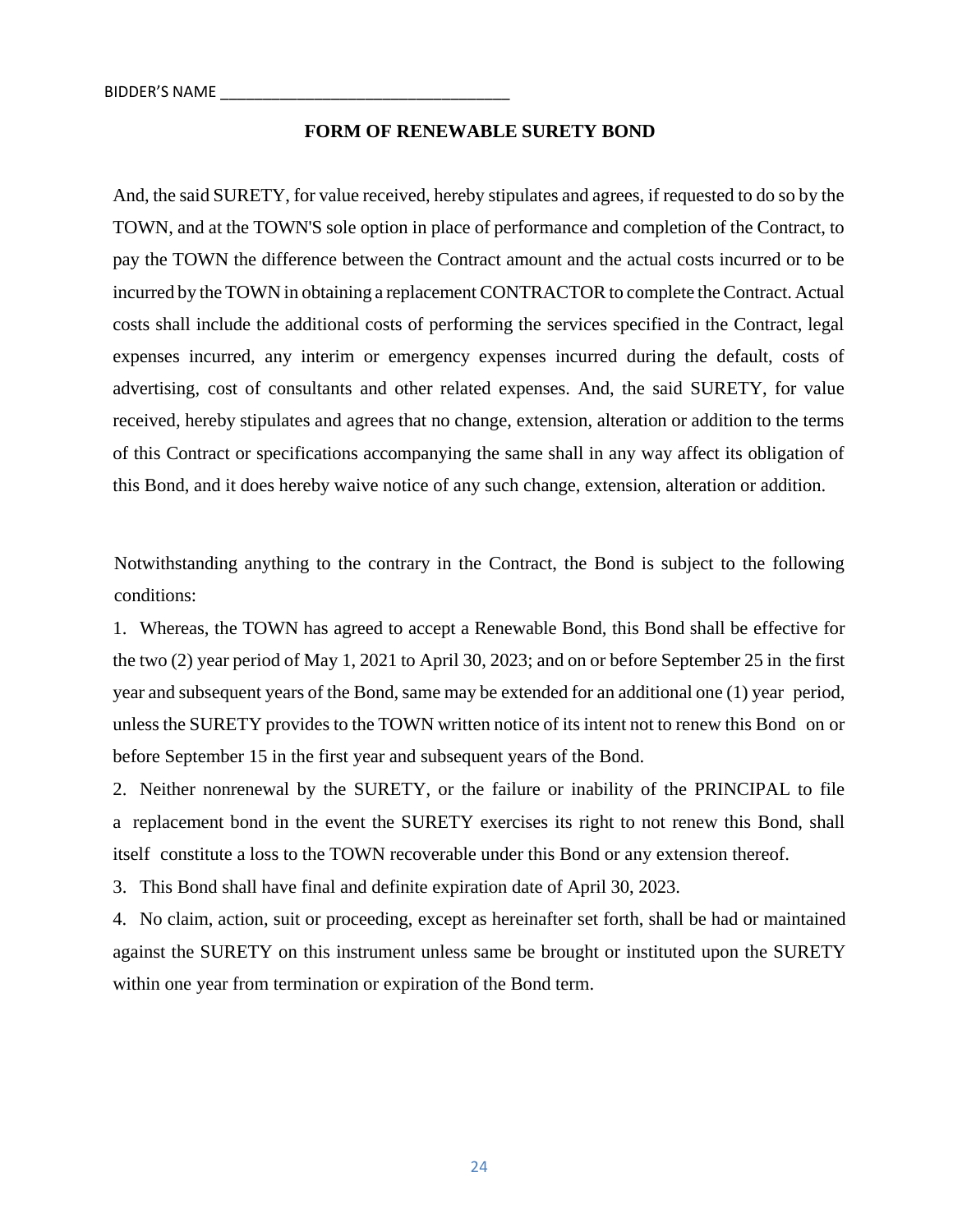#### **FORM OF RENEWABLE SURETY BOND**

5. Regardless of the number of years this Bond is in force, the liability of the SURETY shall not be cumulative and shall in no event exceed the amount set forth above, or as amended by rider. 6. Any notice, demand, certification or request for payment, made under this Bond shall be made in writing. Any demand or request for payment must be made prior to the effective date of nonrenewal.

| SIGNED, SEALED AND DATED this day of |                  | , 2021. |
|--------------------------------------|------------------|---------|
|                                      |                  |         |
|                                      | <b>PRINCIPAL</b> |         |
|                                      |                  |         |
|                                      |                  |         |
|                                      |                  |         |
|                                      | <b>SURETY</b>    |         |
|                                      | $\mathbf{By:}$   |         |
|                                      | Title:           |         |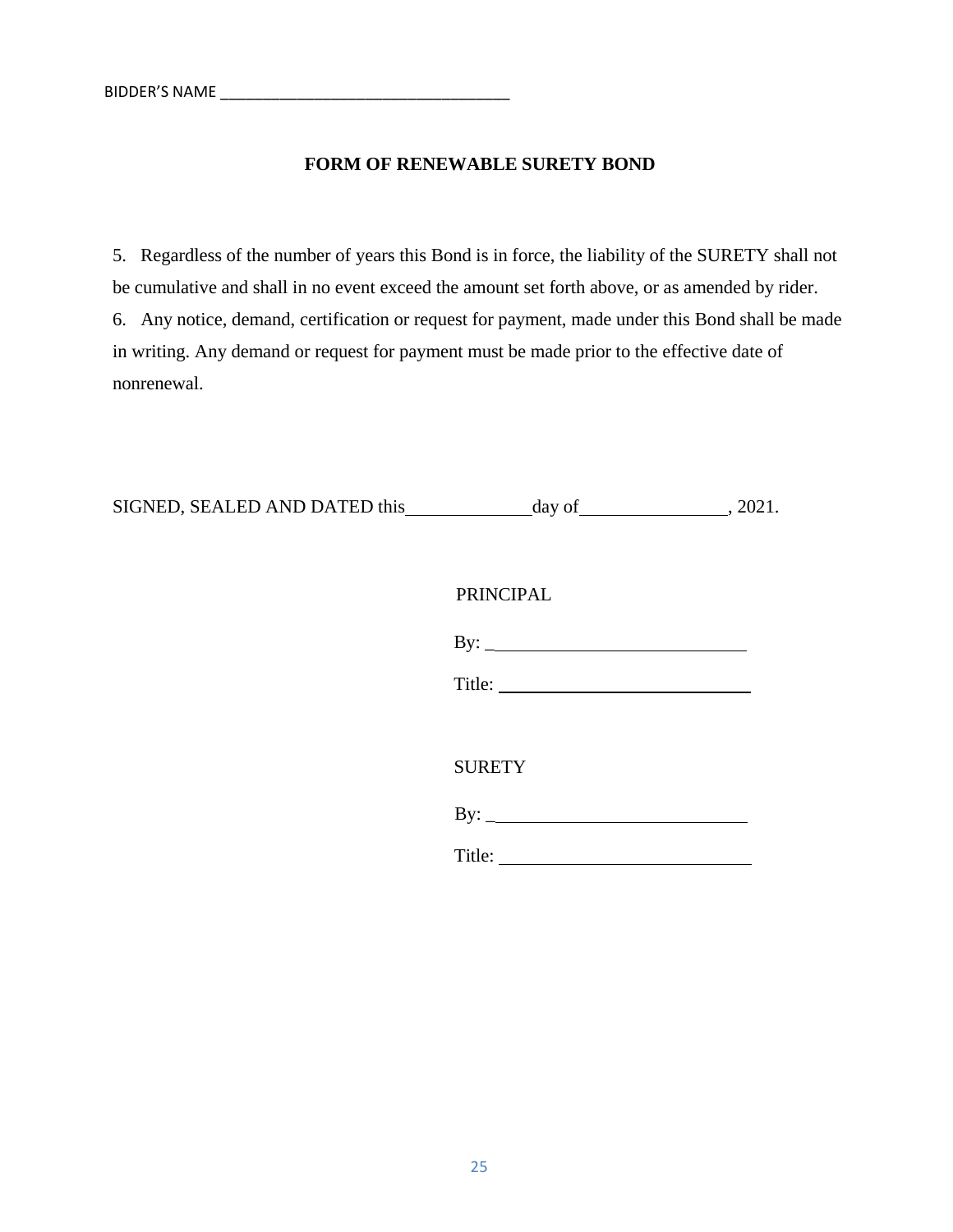#### **FORM OF RENEWABLE PERFORMANCE BOND**

#### **ACKNOWLEDGEMENT OF CONTRACTOR**

STATE OF NEW YORK)

) ss.:

COUNTY OF SUFFOLK)

On the day of in the year of 2021 before me, the undersigned, a Notary Public in and for said State, personally appeared

personally known to me or proved

to me on the basis of satisfactory evidence to be the individual(s) whose name(s) is (are) subscribed to the within instrument and acknowledged to me that he/she/they executed the same in his/her/their capacity (ies), and that by his/her/their signature(s) on the instrument, the individual(s), or the person upon behalf of which the individual(s) acted, executed the instrument.

Notary Public

#### **OUTSIDE OF NEW YORK STATE**

| <b>STATE OF</b>  |          |                                  |  |  |
|------------------|----------|----------------------------------|--|--|
|                  | $)$ SS.: |                                  |  |  |
| <b>COUNTY OF</b> |          |                                  |  |  |
| On the           | day of   | in the year 2021, before me, the |  |  |

undersigned, personally appeared

personally known to me or proved to me on the basis of satisfactory evidence to be the individual(s) whose name(s) is (are) subscribed to the within instrument and acknowledged to me that he/she/they executed the same in his/her/their capacity(ies), and that by his/her/their signature(s) on the instrument, the individual(s) acted, executed the instrument, and that such individual made such appearance before the undersigned in

(insert city, county or state acknowledgement taken)

Notary Public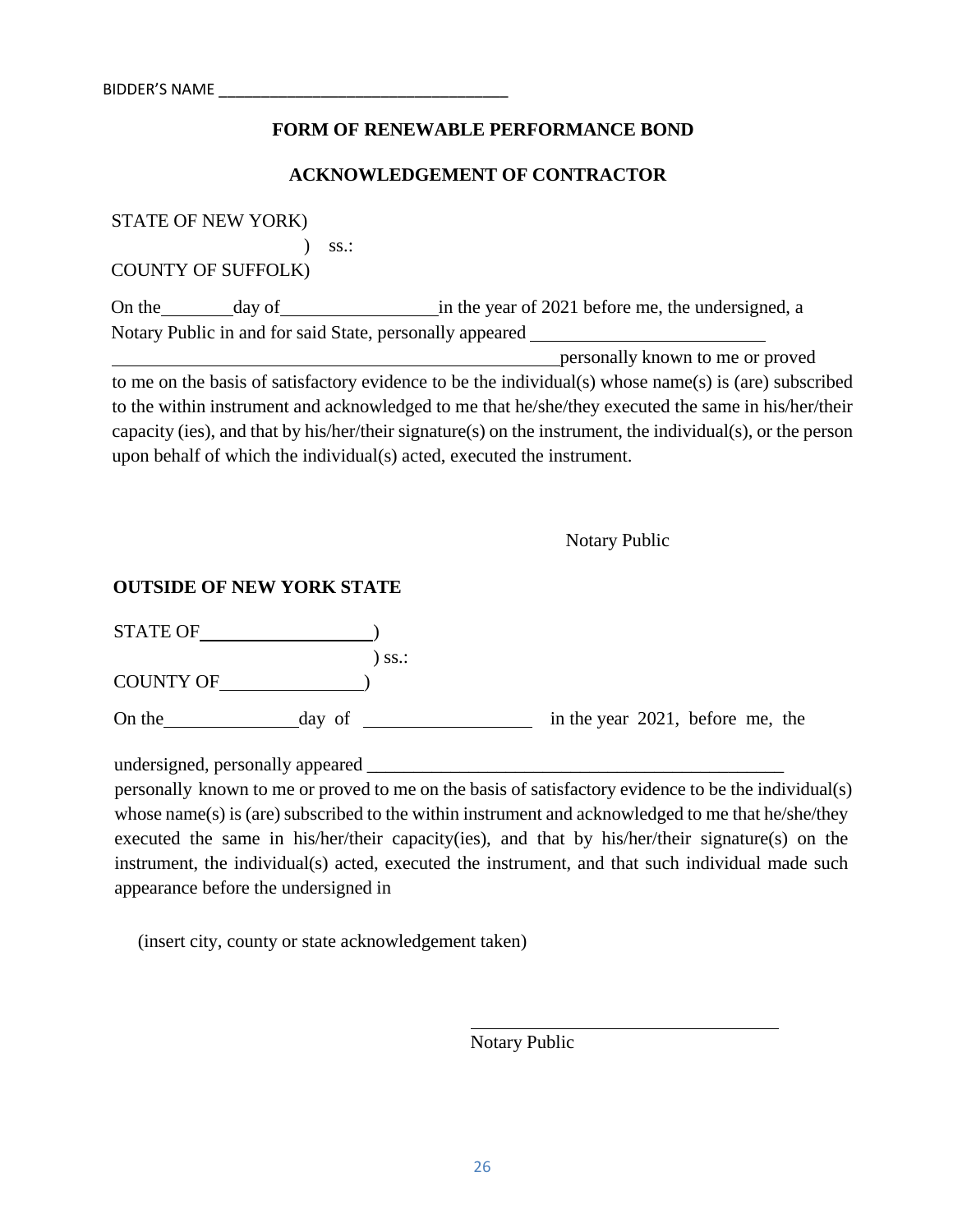#### **FORM OF RENEWABLE PERFORMANCE BOND**

And, the said Surety, for value received, hereby stipulates and agrees, if requested to do so by the TOWN, to perform and complete the work mentioned and described in said Contract, pursuant to the terms, conditions and covenants thereof using a CONTRACTOR other than the PRINCIPAL named herein. If for any cause said PRINCIPAL fails or neglects to so fully perform and complete said work, the said SURETY further agrees to commence said work of completion within seven days after notice thereof from the TOWN, and to complete the same with all due diligence.

And, the said SURETY, for value received, hereby stipulates and agrees, if requested to do so by the TOWN, and at the TOWN'S sole option in place of performance and competition of the CONTRACTOR, to pay the TOWN the difference between the Contract amount and the actual costs incurred or to be incurred by the TOWN in obtaining a replacement CONTRACTOR to complete the Contract. Actual costs shall include the additional costs of performing the services specified in the Contract including any amendment or alteration of the Contract, legal expenses incurred, any interim or emergency expenses incurred during the default, costs of advertising, cost of consultants and other related expenses.

And, the said SURETY, for value received, hereby stipulates and agrees that no change, extension, alteration or addition to the terms of this Contract or specifications accompanying the same shall in any way affect its obligation of this bond, and it does hereby waive notice of any such change, extension, alteration or addition.

| (SEAL) | By:           | (Principal) |  |
|--------|---------------|-------------|--|
|        | <b>Title:</b> |             |  |
|        |               | (Surety)    |  |
| (SEAL) | By:           |             |  |
|        | <b>Title:</b> |             |  |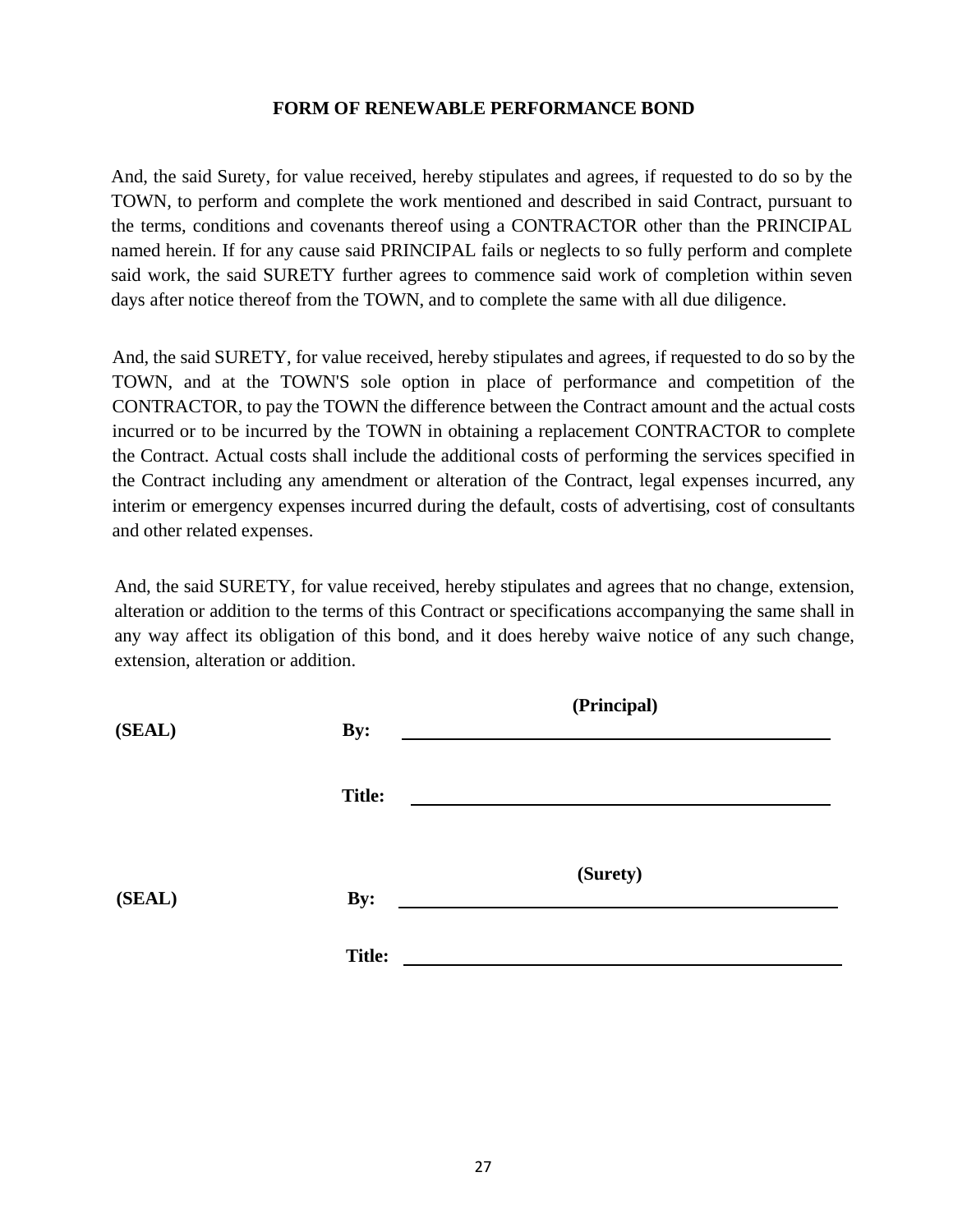# **FORM OF RENEWABLE PERFORMANCE BOND**

| STATE OF NEW YORK)                                                                                                                                                                                                                                                                                                                                  |                                                                                                                                                                                                                                                                                         |
|-----------------------------------------------------------------------------------------------------------------------------------------------------------------------------------------------------------------------------------------------------------------------------------------------------------------------------------------------------|-----------------------------------------------------------------------------------------------------------------------------------------------------------------------------------------------------------------------------------------------------------------------------------------|
| $)$ SS $\therefore$                                                                                                                                                                                                                                                                                                                                 |                                                                                                                                                                                                                                                                                         |
| <b>COUNTY OF SUFFOLK)</b>                                                                                                                                                                                                                                                                                                                           |                                                                                                                                                                                                                                                                                         |
|                                                                                                                                                                                                                                                                                                                                                     |                                                                                                                                                                                                                                                                                         |
|                                                                                                                                                                                                                                                                                                                                                     | a Notary Public in and for said State, personally appeared_                                                                                                                                                                                                                             |
|                                                                                                                                                                                                                                                                                                                                                     |                                                                                                                                                                                                                                                                                         |
|                                                                                                                                                                                                                                                                                                                                                     | me on the basis of satisfactory evidence to be the individual(s) whose name(s) is (are) subscribed to                                                                                                                                                                                   |
|                                                                                                                                                                                                                                                                                                                                                     | the within instrument and acknowledged to me that he/she/they executed the same in his/her/their<br>capacity(ies), and that by his/her/their signature(s) on the instrument, the individual(s), or the person<br>upon behalf of which the individual(s) acted, executed the instrument. |
|                                                                                                                                                                                                                                                                                                                                                     | <b>Notary Public</b>                                                                                                                                                                                                                                                                    |
| <b>OUTSIDE OF NEW YORK STATE</b>                                                                                                                                                                                                                                                                                                                    |                                                                                                                                                                                                                                                                                         |
| STATE OF                                                                                                                                                                                                                                                                                                                                            |                                                                                                                                                                                                                                                                                         |
| $\begin{picture}(150,10) \put(0,0){\line(1,0){100}} \put(0,0){\line(1,0){100}} \put(0,0){\line(1,0){100}} \put(0,0){\line(1,0){100}} \put(0,0){\line(1,0){100}} \put(0,0){\line(1,0){100}} \put(0,0){\line(1,0){100}} \put(0,0){\line(1,0){100}} \put(0,0){\line(1,0){100}} \put(0,0){\line(1,0){100}} \put(0,0){\line(1,0){100}} \put(0,0){\line($ | $)$ ss.:                                                                                                                                                                                                                                                                                |
|                                                                                                                                                                                                                                                                                                                                                     |                                                                                                                                                                                                                                                                                         |
|                                                                                                                                                                                                                                                                                                                                                     |                                                                                                                                                                                                                                                                                         |
|                                                                                                                                                                                                                                                                                                                                                     |                                                                                                                                                                                                                                                                                         |
|                                                                                                                                                                                                                                                                                                                                                     | personally known to me or proved to me on the basis of satisfactory evidence to be the individuals                                                                                                                                                                                      |
|                                                                                                                                                                                                                                                                                                                                                     | whose name(s) is (are) subscribed to the within instrument and acknowledged to me that he/she/they                                                                                                                                                                                      |
|                                                                                                                                                                                                                                                                                                                                                     | executed the same in his/her/their capacity(ies), and that by his/her/their signature(s) on the                                                                                                                                                                                         |
|                                                                                                                                                                                                                                                                                                                                                     | instrument, the individual(s), or the person upon behalf of which the individual(s) acted, executed                                                                                                                                                                                     |

before the undersigned in

the instrument, and that such individual made such appearance

(insert city and state or county or other place acknowledgment taken)

Notary Public